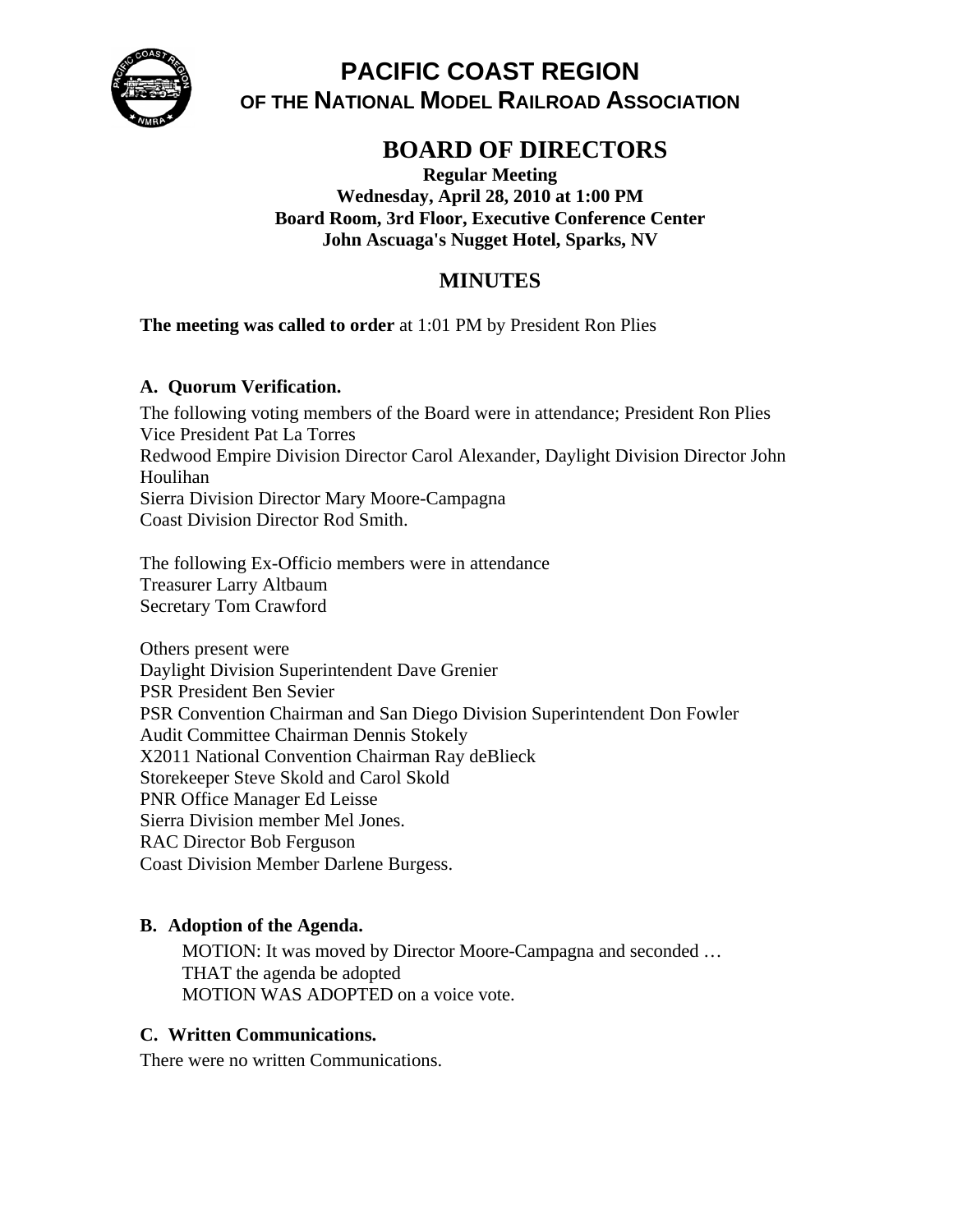## **D. Members Comments.**

Director Alexander noted that a DVD of the slide presentation from the 2009 Banquet will be on sale for \$10 at this convention. The 2010 slide presentation will be just under 30 minutes.

## **E. Approval of the Minutes.**

MOTION: It was moved by Director Alexander and seconded … THAT the minutes of the Board of Directors meeting on October 24, 2009 be approved. MOTION WAS ADOPTED on a voice vote.

## **F. Officers Reports:**

President Plies submitted a report which is attached to the record copy of these minutes. He stated that we have wonderful support and that the convention is going well. We are in the initial planning stages for the joint convention with PNR. More on that later.

PSR President Ben Sevier and PSR Convention Chairman and San Diego Division Superintendent Don Fowler were introduced, as were Ed Leisse from PNR and Sierra Division Member Mel Jones.

Vice President La Torres submitted a report which is attached to the record copy of these minutes. He mentioned that the NMRA is starting to focus more on Regions and Divisions and that a Regions and Divisions Guidebook based on input from the regions is in progress, spearheaded by Bill Kaufman, Pat LaTorres and Tom Crawford, all of PCR.

Treasurer Altbaum submitted a written report which is attached to the record copy of these minutes. He reported that the finances of the Region continue to be stable but with a small negative cash flow, mainly due to increased Branchline costs and declining interest on our asset accounts. We have the assets to cover, but do not wish to continue the negative flow. One of the problems is that currently our assets are in Chase, and since we are transfers from Washington Mutual, we are treating as second class citizens with second class rates of return.

More details are given under agenda item K- 1, budget.

Secretary Crawford reported on his efforts to re-organize ad consolidate the files, and his review of the By-Laws and Manual of Operations. Proposals will be discussed under new business. We discussed how to make the files and history available to all. Tom will investigate possibilities and report at the next board meeting.

#### **G. Directors Reports:**

- G.1. **Daylight Division Director Houlihan** submitted a written report which is attached to the record copy of these minutes. He had no further comments.
- G.2. **Coast Division Director Smith** submitted a written report which is attached to the record copy of these minutes. He had no further comments.
- G.3. **Sierra Division Director Moore-Campagna** submitted a written report which is attached to the record copy of these minutes. She further reported that those who helped with Railfair last year will get first choices for the 2010 Railfair. She also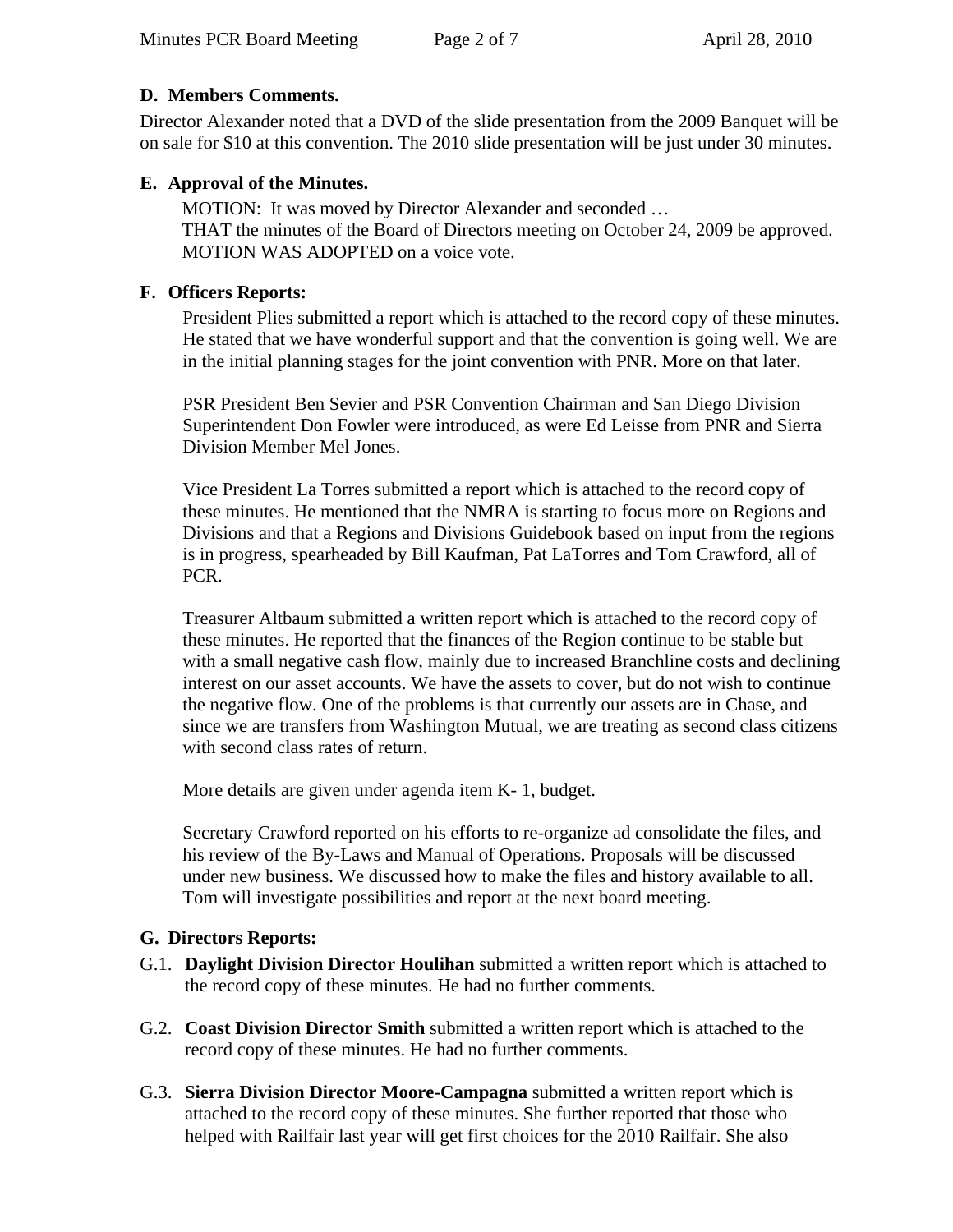reported that Chuck Gartner is terminally ill with cancer. She thanked Mel Jones for all his support for the division. (Secretary's Note: Chuck died while the convention was in progress.)

- G.4. **RED Director Alexander** submitted a written report which is attached to the record copy of these minutes. She had no further comments.
- G.5. **Hawaiian Division Director Minton** was unable to submit a report or attend this Board meeting.

#### **H. Department Reports:**

#### **H.1. Administration Department.**

- H.1.i **Storekeeper Steve Skold** submitted a written report which is attached to the record copy of these minutes.
- H.1.ii **Ballot Chairman Jim Providenza** submitted a report of the elections which is attached to the record copy of these minutes. All of the incumbent Directors ran unopposed and were re-elected.

There was some discussion about the issues with the instructions with the ballots as distributed. The board agreed that the ballots should be written by the Ballot Committee chairman, not the Branchline Editor. We agreed that no vote was required to decide this, and that the Secretary would simply pass this information on to the Ballot Committee Chairman.

#### **H.2. Membership Department.**

Membership Chairman Doug Wagner submitted a written report which is attached to the record copy of these minutes. The details were discussed in the unfinished business part of the agenda.

**H.3. Publications Department**  No report.

#### **H.4. Convention Department.**

Convention Department Chair Dennis Stokely submitted a written report which is attached to the record copy of these minutes. He also gave the following summary:

**2010**. This year we have more than 240 attendees, with 30 first timers and 11 new NMRA members (Secretary's note: final count of registrants was 256 minus those who cancelled.)

**2011** Mini Convention in RED will be Friday May 13 through Sunday May 15, 2011.

**2012** PNR is very interested in having a joint convention in Oregon. MOTION: It was moved by Director Houlihan and seconded .. . THAT we continue to discuss the joint convention with PNR THE MOTION WAS APPROVED on a voice vote.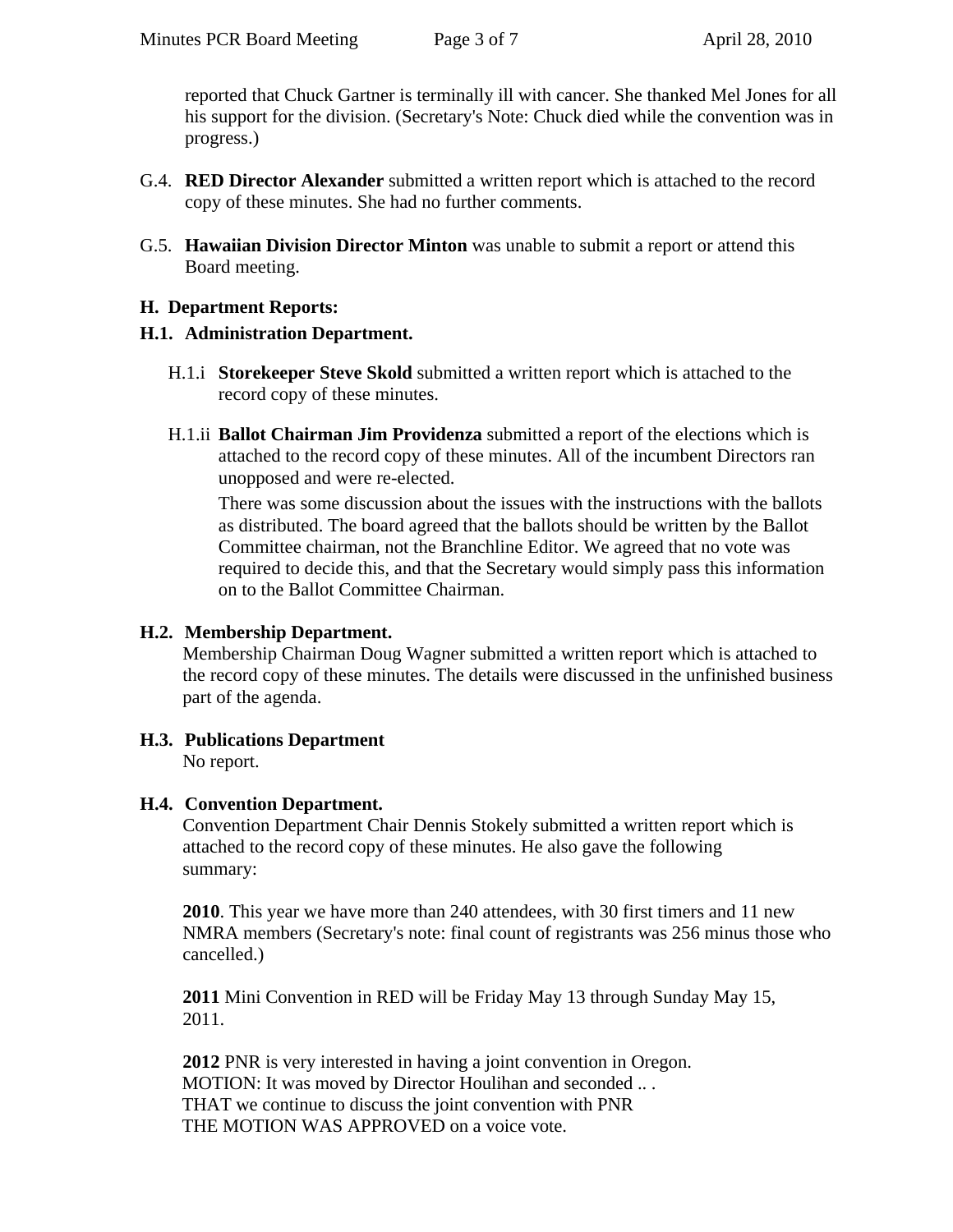(Note: Ed Leisse is the PNR rep.)

**2013** At this time Dennis is unable to find anyone in Coast Division to head the convention.

- **H.5. Contest Department**  No report.
- **H.6. Achievement Department**  No report.

### **H.7. Non-Rail Activities Department**

**Chair Mary Moore-Campagna** noted in 2001 the regional president (Ray deBlieck) wanted to have non-rail activities throughout the year. After 8V2 years we are moving along well and have gotten to the point that Mary is not the chair or assistant chair for any convention. PNR has no non-rail activities and they are looking forward to the joint convention to learn some things. Suzie Madsen will be the non-rail chair for the joint convention.

We need to find out if other regions have non rail. In PSR they have gone back to the term "Railettes" which is basically convention based only.

#### **I. Unfinished Business:**

#### **I.1. NMRA 2011 Convention in Sacramento**

Convention Chair Ray deBlieck noted that we will own 80% of the convention, including 80% of the risk and 80% of the income. This weekend, Tom Draper and Henry Jordan will meet with the committee and then the Facility people in Sacramento. There are quite a few committee openings. They need help from PCR in advertising for volunteers. About 25% of the registrants so far are non-rail. They will hold their registration to \$99 until September 1. They are able to hold their costs down because they do not have the expensive NMRA infrastructure to support.

#### **I.2. Audit of Financial Accounts**

Audit Chair Stokely handed out a hardcopy report which is attached to the record copy of these minutes.

MOTION: It was moved by Vice President LaTorres and seconded... THAT the audit be accepted.

THE MOTION WAS APPROVED on a voice vote.

# **I.3. Written Agreement with 21st Century Limited Inc.**

Director Houlihan requested that the PCR be named as the benefactor if  $21<sup>st</sup>$  Century Limited were to be dissolved. We also floated the idea of having a PCR rep on the  $21<sup>st</sup>$ Century Limited Board. Ray deBlieck was receptive.

 $21<sup>st</sup>$  Century Limited Chairman Ray deBlieck gave a copy of the following  $21<sup>st</sup>$ Century Limited corporate documents to President Plies, which the secretary will distribute to the Directors separately:

Articles of Incorporation Statement of Purpose and Position Investment Policy Bylaws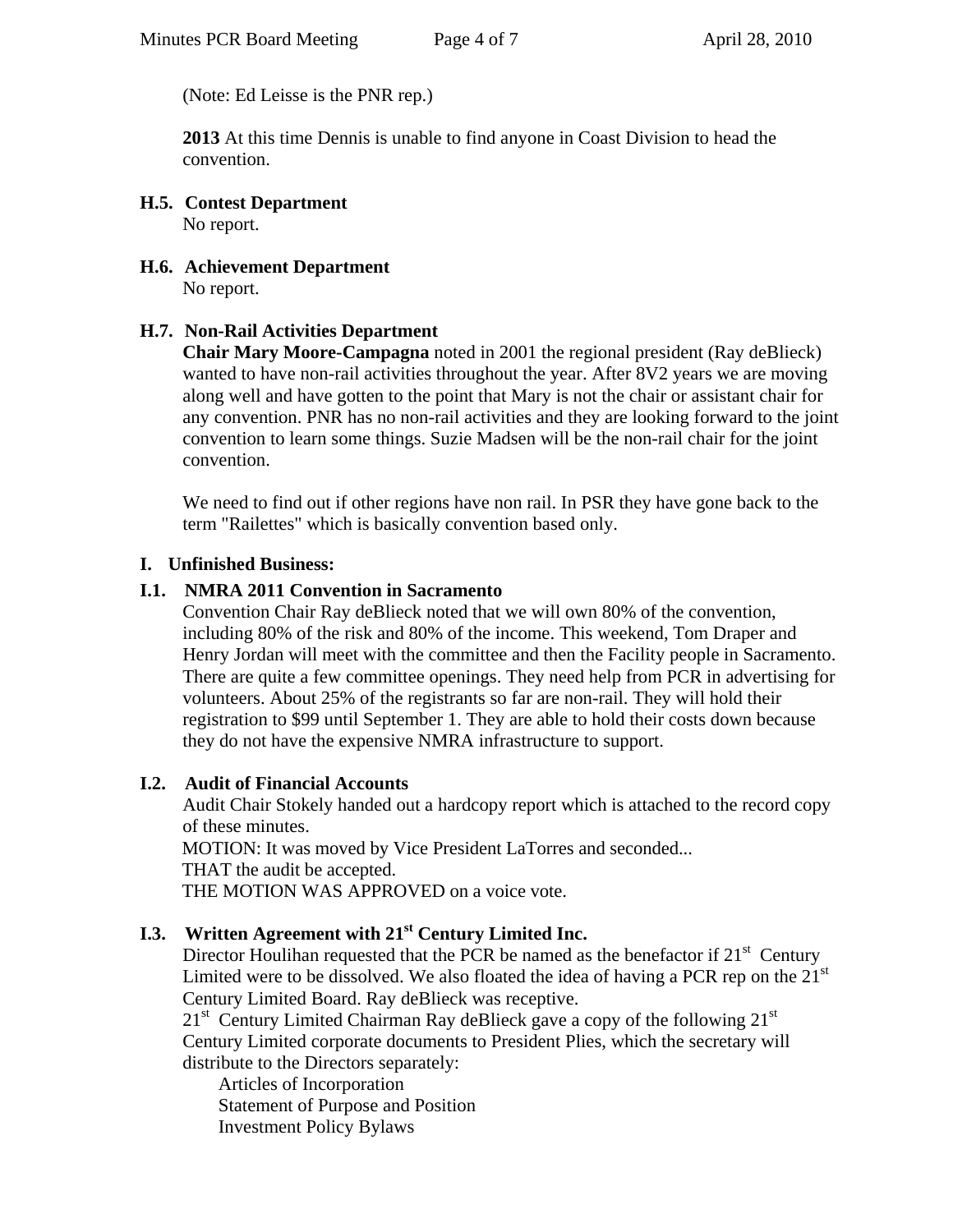We agreed that Ron Plies and Ray deBlieck will meet to bring to the next board meeting a resolution of the issues between PCR and  $21<sup>St</sup>$  Century Limited.

#### **I.4. Membership Brochure**

(Secretary's note: this was not shown on the agenda, but was indeed an unfinished business item.)

Two brochures were passed around, one in color and one in black and white. Director Houlihan asked the president to investigate options for the brochure with the membership chairman and send a motion to the board for approval.

Director Moore-Campagna stated that she will write some suggestions the board has to Doug and Chuck.

Treasurer Altbaum will also look at other options for printing costs.

MOTION: It was moved by Director Houlihan and seconded...

THAT the Publications Department be authorized to produce a membership brochure in color.

THE MOTION WAS APPROVED on a voice vote.

As a result of the discussion it became clear that we need a mechanism to conduct business via e-mail. Secretary Crawford was charged with presenting at the midyear board meeting a proposed revision to the Manual of Operations to accomplish this.

### **J. New Business**

## **J.1. 2012 Convention Coordination**

A motion will be presented at the Midyear board meeting.

## **J.2. Changes to Manual of Operations.**

Secretary Crawford noted that in the course of preparing for the meeting and organizing all of the Secretary's stuff he noticed some discrepancies and inconsistencies in the Manual of Operations. The first was section 6.C.2, Member Services Committee. It had no function.

MOTION: It was moved by Vice President LaTorres and seconded

THAT the following text be added to Section 6.C.2: "The committee is the designated recipient of membership reports from the NMRA to distribute as appropriate."

THE MOTION WAS APPROVED on a voice vote.

In section 10.A.2 the Division Member of the Year is improperly called the "PCR Member of the Year" Award. It was agreed that this was a "scrivener's error" and Secretary Crawford should just fix it as scrivener's [amendment.](http://www.businessdictionary.com/definition/amendment.html)

It was decided that rather than go through all of the items Secretary Crawford had, that he prepare proposed amendments for the midyear board meeting.

## **K. Budget**

**Treasurer Altbaum** reviewed the budget status and proposed that we sell ads in the Branchline to offset the deficit. One of the problems is that since Chase took over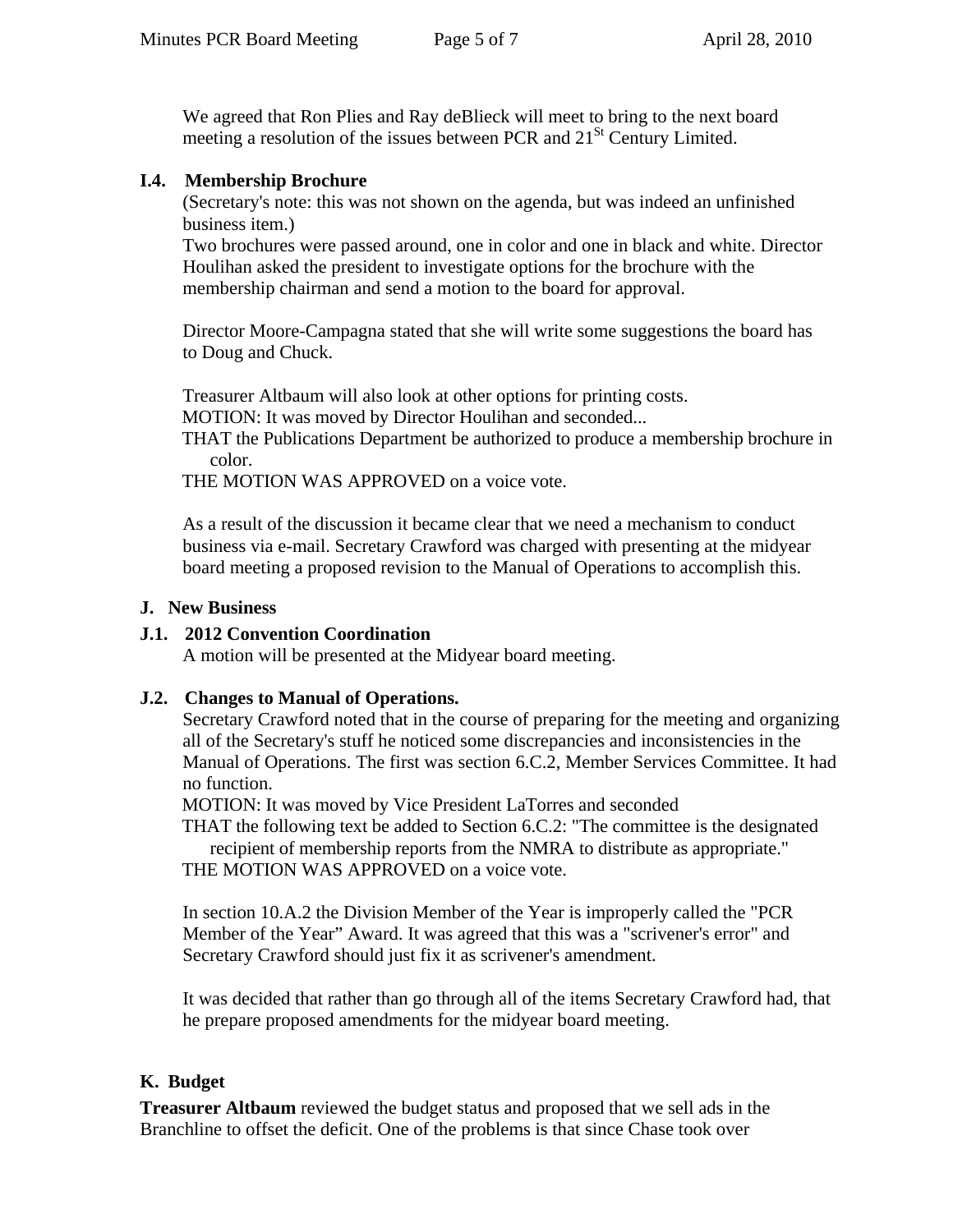Washington Mutual we are treated like second class citizens and do not get the same rates as "pure" Chase accounts. Some ideas were put forth to deal with this, including changing to another bank (Bank of America CDs get 1%) or getting TVA bonds, which currently earn 4.5%:

The Board by common consent agreed that Larry should look into the TVA option and take action.

MOTION: It was moved by Director Moore-Campagna and seconded...

THAT: "The Board specifically authorizes the Treasurer to investigate and act upon any investment opportunities that he deems appropriate for the benefit of the PCR. Furthermore, he shall be held harmless for any adverse results that may occur as a result of decisions he makes in that capacity."

THE MOTION WAS APPROVED by a show of hands, 5 for and 1 against.

MOTION: It was moved by Vice President LaTorres and seconded... THAT the budget be approved. THE MOTION WAS APPROVED on a voice vote.

#### **L. Announcements:**

- L.1. **Director Alexander** asked that if we wish to address fundraising, we put it on the midyear board meeting agenda.
- L.2. **Next Board of Directors Meeting** It was decided the next Board of Directors meeting will be October 23, 2010 at 1 PM at the Findley Community Center Manzanita Room, 2060 West College Ave, Santa Rosa.. Dinner afterwards will be at the Skold's house.

#### M. Adjournment:

MOTION: It was moved by Vice President LaTorres and seconded... THAT the meeting be adjourned. THE MOTION WAS APPROVED on a voice vote.

The meeting was adjourned at 3:56 PM Respectfully Submitted

Tom Crawford PCR Secretary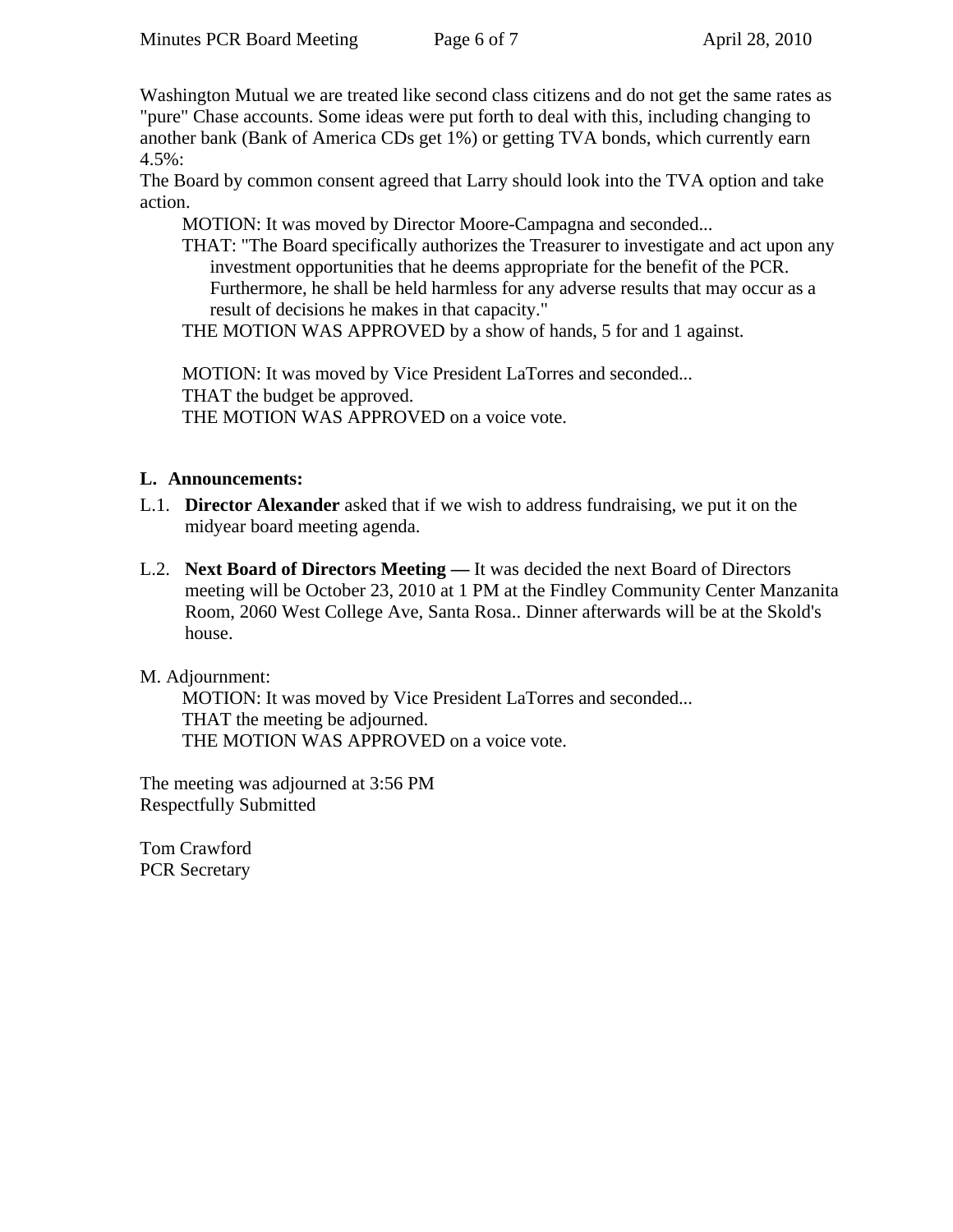| Listed by Agenda Item |                                                        |  |  |
|-----------------------|--------------------------------------------------------|--|--|
|                       | Board of Directors Meeting Agenda 2010-04-28*          |  |  |
| B.<br>E.<br>F.1       | PACIFIC COAST REGION BOD Minutes 10-24-09*             |  |  |
|                       | Presidents Report 2010-04-28*                          |  |  |
| F <sub>1</sub> 2      | Vice Presidents Report 2010-04-28*                     |  |  |
| F.3, K.1              | 2010 Annual Treasurer Report*                          |  |  |
| G.1                   | Daylight Division Directors Report 2010-04-16*         |  |  |
| $\frac{G.2}{G.3}$     | Coast Division Directors Report 2010-04-28*            |  |  |
|                       | Sierra Division Director Report 2010-04-28*            |  |  |
| $\overline{G.4}$      | RED Director Report 2010-04-28*                        |  |  |
| H.1                   | Storekeeper Report 2010-04-28*                         |  |  |
| $\overline{H.1}$      | PCR Election Results 2010*                             |  |  |
| H.2                   | PCR Membership Report 2010*                            |  |  |
|                       | <b>Audit Report</b>                                    |  |  |
| $\frac{I.2}{I.4}$     | <b>Black and White Brochure</b>                        |  |  |
| $\overline{I}$ .4     | Color Brochure                                         |  |  |
| $\overline{L}$ . 1    | 21st Century Limited Articles of Incorporation         |  |  |
| $\overline{L.1}$      | 21st Century Limited Statement of Purpose and Position |  |  |
|                       | 21st Century Limited Investment Policy                 |  |  |
| L. 1<br>L. 1          | 215t Century Limited Bylaws                            |  |  |
| $\overline{L.3}$      | <b>Facility Information for Midyear Board Meeting</b>  |  |  |

WRITTEN DOCUMENTS SUBMITTED TO THE BOARD

\* Distributed prior to the Board meeting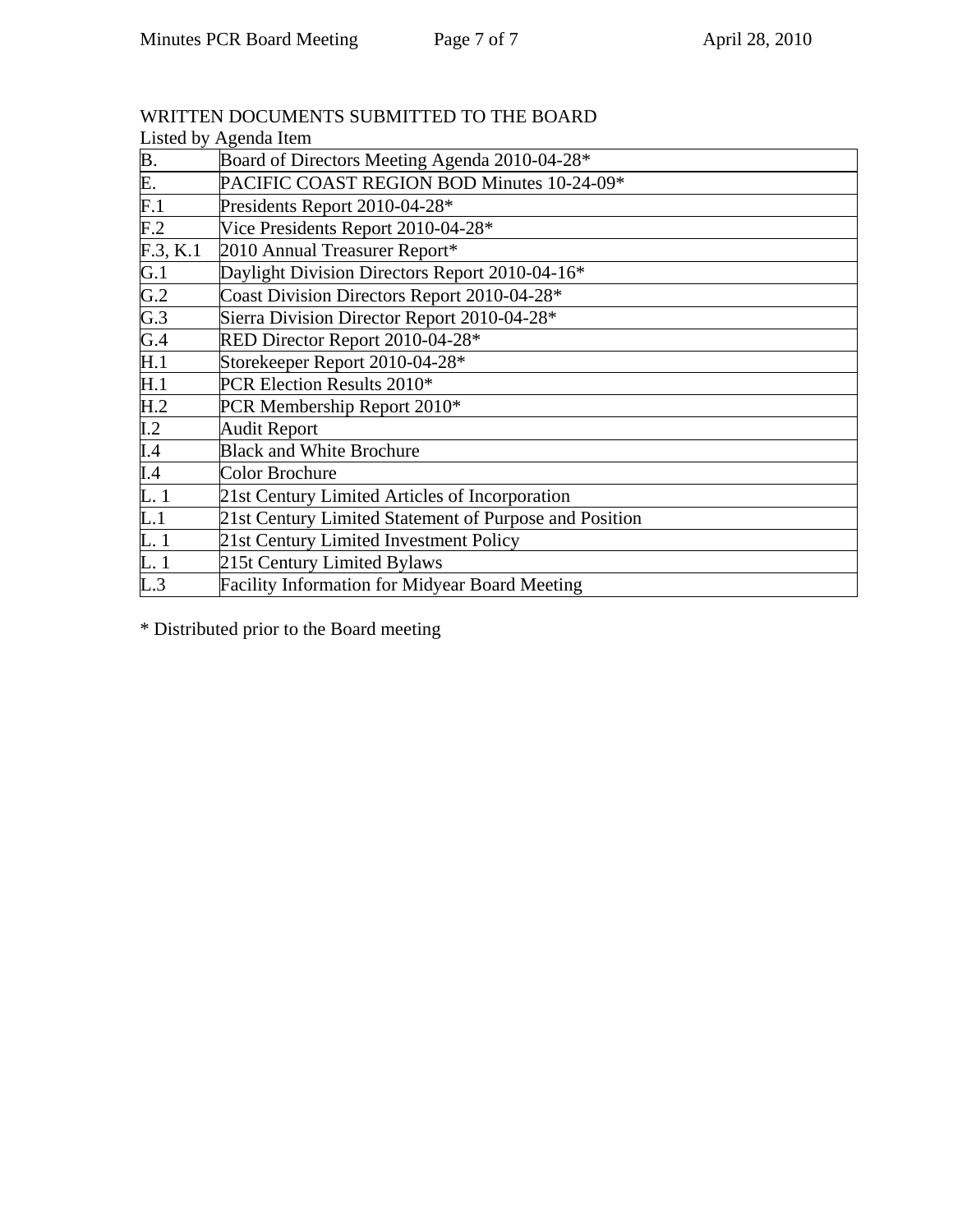# PCR Presidents Report

April 28<sup>th</sup> 2010

I am beginning to sound like a broken record but the PCR is alive and well at this writing. Considering all the things that have happened this last year in our nation our organization is still doing very well. I have not seen the treasurer's report as yet, but I am sure we will see that the balance in our account is still strong and will get stronger as the economy revives. I thank Larry Altbaum for all the work he puts into this office and know it is not an easy assignment to have to manage these funds and the books that go with it. It is all the good people in the different offices from the PCR Board of Directors and other regional officers and staff to the division personnel who make this regional work in such sync. Are we the best Region in the NMRA? I sure think so, because we have had and do have the outstanding leadership that this region has enjoyed over the years. If you ask what are we doing right that keeps us thriving, one does not have to look very far to see. Just open the door and go out and look at what is going on at this convention. Every year since I took office I have wondered if this year's convention could be as good as the last one and every year it is. When I took office we had that wonderful convention in Santa Cruz and following it was the one in Fresno, followed by last year's in Fremont. The chairmen and their committees all did outstanding jobs in putting these events on for our enjoyment.

Now we come to this year and Ray Rich, Jim Long and their committee have come up with another outstanding convention. Next year in the Redwood Division we have plans for a mini‐convention to be held in Santa Rosa to augment the National convention which will be in Sacramento in July of 2011. Stephen Skold , Carol Alexander and their committee have indicated that they plan the best mini‐ convention you have ever attended. Last but not least, is the 2012 joint convention with the PNR which will most probably take place in Medford, Oregon. The details are still being worked out. I just returned from a train show in Eugene and was approached by many members of the PNR who were very excited about this convention even to the point of stepping up and volunteering to help put it together. As Dennis Stokely stated in a post back to me after learning of my encounter, it is great to have people so excited about something like this and asking to be a part of it. This event is looking very positive.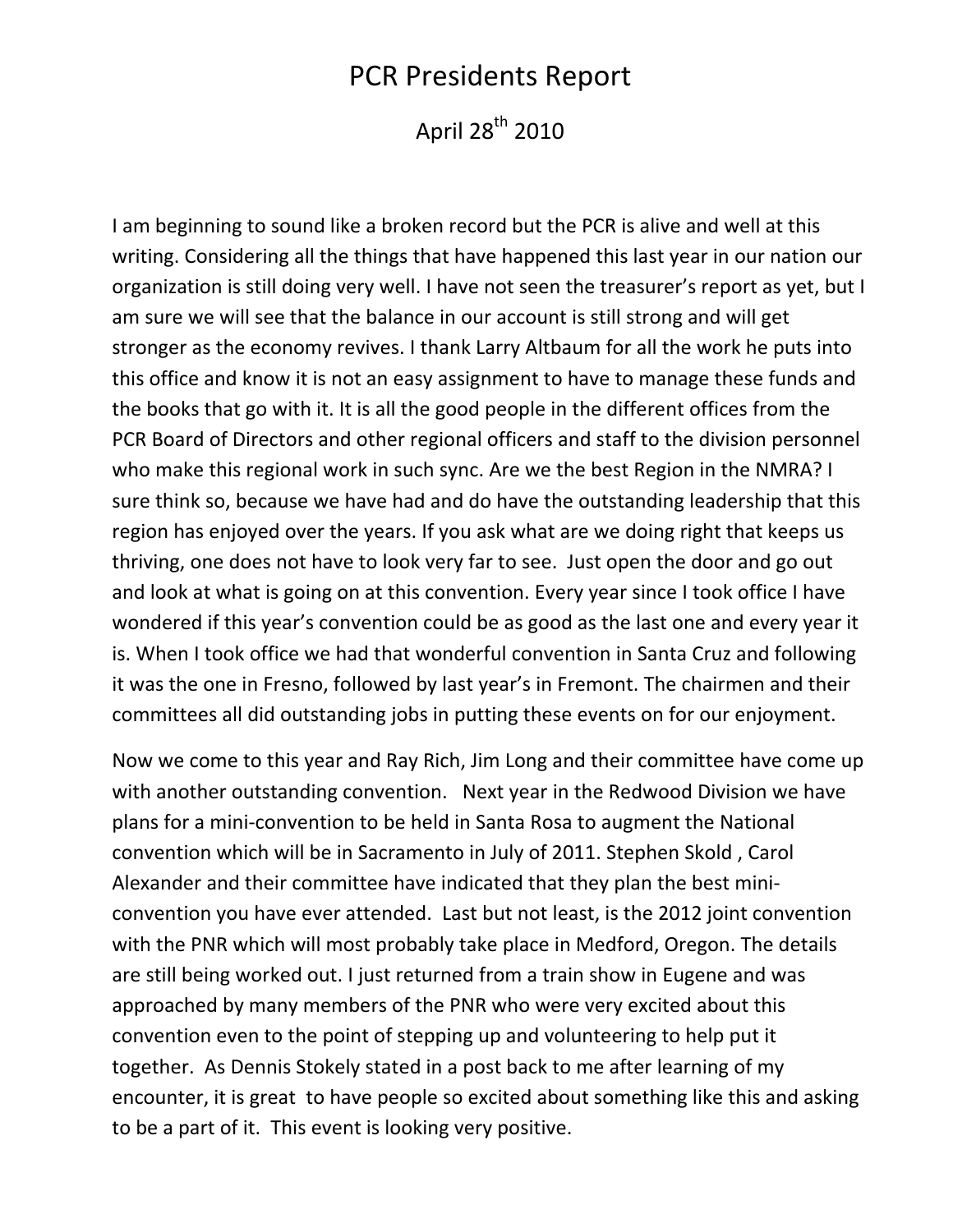I am encouraged with what I am seeing from the Divisions and their leadership as things keeps moving forward. We have if not the best, certainly one of the best organizations in the NMRA. Everyone, keep the faith and keep up the good work.

Ron Plies MMR 409

PCR President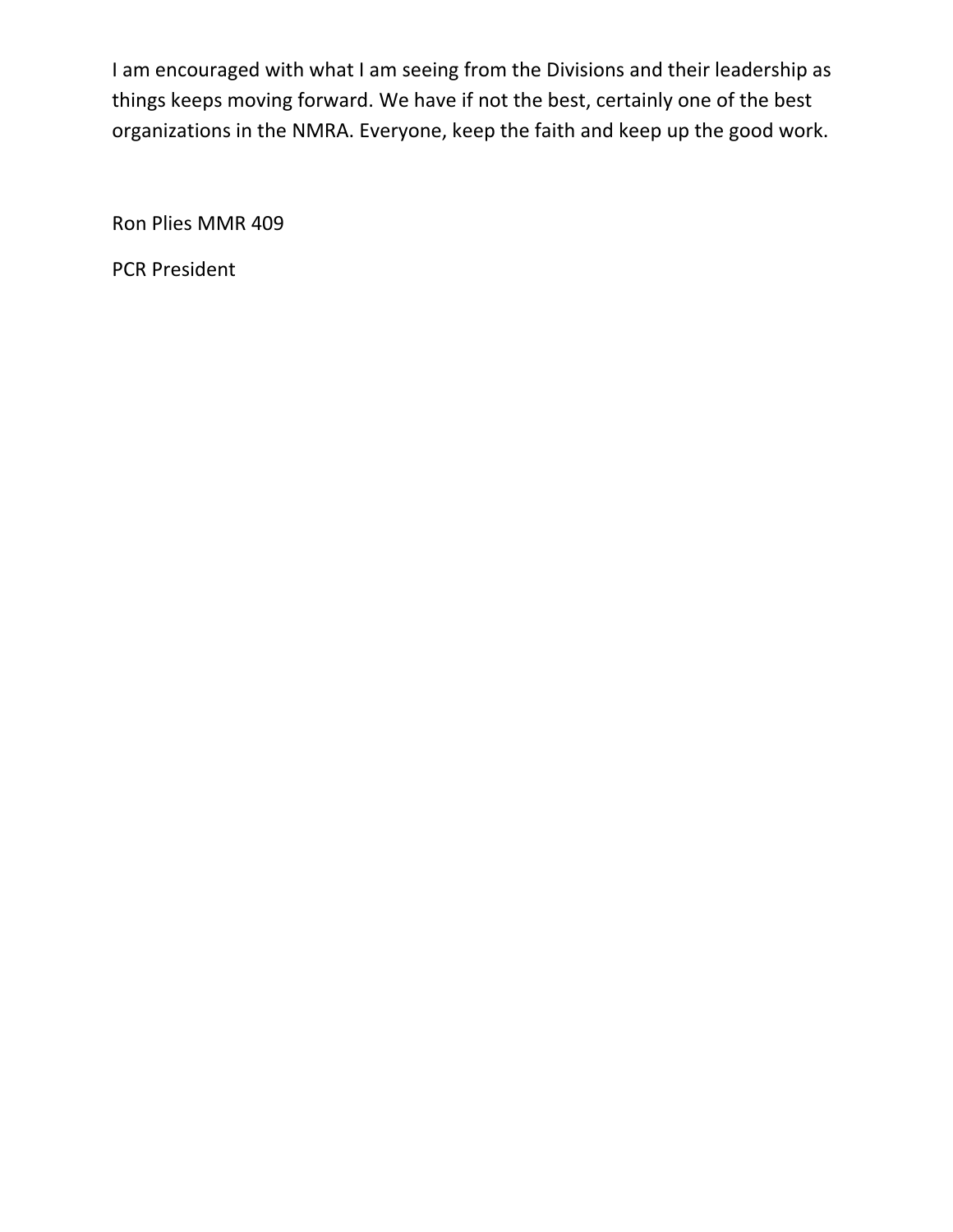#### **VICE PRESIDENT'S REPORT April 28, 2010, ANNUAL BOARD MEETING**

The past six months has been pretty quiet, though things have been going on. I'll try to touch on the few matters which I've been aware of and/or involved in.

The Regions and Divisions yahoo group has continued to work and grow. More importantly, the Regional Guidebook has actually started taking form, thanks to the efforts of several members on the group and the editing efforts of Bill Kaufman. I've been acting as Bill's proofreader, so I'll get blamed for all of the surviving typographical and grammatical errors – which should make my mom the school teacher downright proud. Also, Tom Crawford and I have been working together to assemble the Contest section of the book and feel that we may have a workable piece. Associated with this is a section on "Fun" contests, which gets away from the traditional AP style judged contests and even wanders off from the conventional popular vote contests. I can make a copy of either, or both documents available to anyone that is interested. In the same way, all of the sections which Bill has put together so far are available in the Files section of the R&D group and I would strongly recommend that all on this board take the time to look through these. There are a lot of ideas from other regions and divisions throughout the NMRA that we might be able to put to good use here in the PCR. This has probably been the most substantial item worked on in the past six months and I feel it is important that we keep our eyes open for new ideas. It's also been a really good sign that a lot of the ideas have come from members within our own region.

Doug Wagner has made some serious progress on his member solicitation and retention projects, especially the brochure which he's put together. I only mention this, because these two areas were tasked to me some three years ago when I sat down in the V.P.'s seat. Beyond that, I take no credit for anything which Doug has accomplished, this is entirely his work of art and he's provided us with a fine tool, if we're smart enough and choose to use it.

Finally, this is the first convention to make use of our updated contest rules, so please take some time to visit the contest room and see if we're going in the correct direction. There were some major changes that we adopted at our last meeting, but as with anything new, until we make use of it we won't know how well it works. Also, the contest judging is on Friday night this year, so I would invite anyone on the board that wants some extra work to please come by and join us in the festivities. I would like to thank Bill Scott for continuing as our Regional Contest Chair, and I would really like to thank Steve and Carol Skold for all of the time and effort which they put in while working pretty much in the background to support our regional contest program. These two (and especially Carol!) Are the glue which seems to hold everything in place.

I believe that this covers what I have to add to this meeting regarding activities of the past six months.

Respectfully submitted, Pat LaTorres, V.P., PCR/NMRA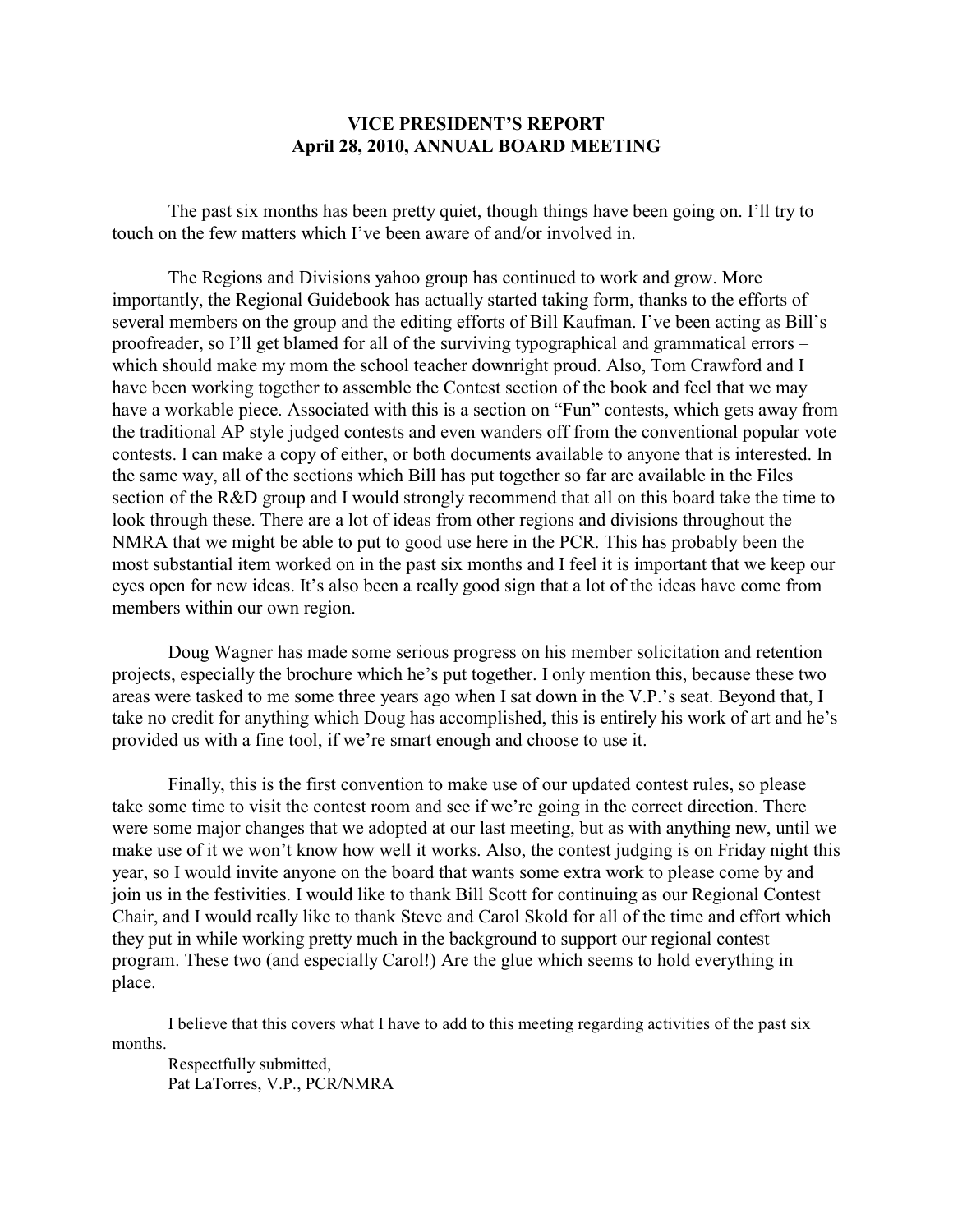# **PACIFIC COAST REGION**

#### **of the**

# **NATIONAL MODEL RAILROAD ASSOCIATION**

**Treasurer's Report**

#### April 20, 2010

The finances of the Region continue to be somewhat stable, though income continues to decline. BranchLine subscription revenue has decreased slightly compared with 2008, but the major impact is a substantial reduction in interest rates. PCR has realized an operating deficit for the year exceeding \$1700, as compared to a \$105 excess last year. I expect this situation to continue into next year, as reflected in the \$2430 projected operating deficit. This results from increased BranchLine costs (both printing and postage) and reduced revenue from interest on capital assets. That said, in spite of my firm conviction that operating costs should be covered each year by current year income, I believe we can weather an additional period of this until the interest market improves. Recall that the best rate I could obtain when the Life Savings account came due almost a year ago was about 2 percent, a substantial drop from the 3.45 percent we had previously earned. The situation is now worse, which I will discuss at the meeting. (You will note on the balance sheet that we no longer have a Convention Savings account, and the funds are being held temporarily in the Convention Checking account.)

Our Convention Reserve is now nearing \$50,000. To weather the current financial climate, I propose using these funds to augment our operational needs until the situation improves. It is important, though, to recognize that the cost of supporting our member subscriptions far exceeds the income derived. Our subscription related income (including the interest from the Life Savings account) is about \$4250, while the cost to produce and distribute the BranchLine is over \$7000. Even including the rebate from National retained by the Region, the publication is still about \$1500 underfunded. A return to reasonable returns from our investable assets will significantly improve this issue.

Please call me on my cell, (510) 912-1076, with any questions should you wish prior to the meeting. I look forward to seeing you in Sparks.

> Respectfully Submitted, *Larry Altbaum* Larry Altbaum Treasurer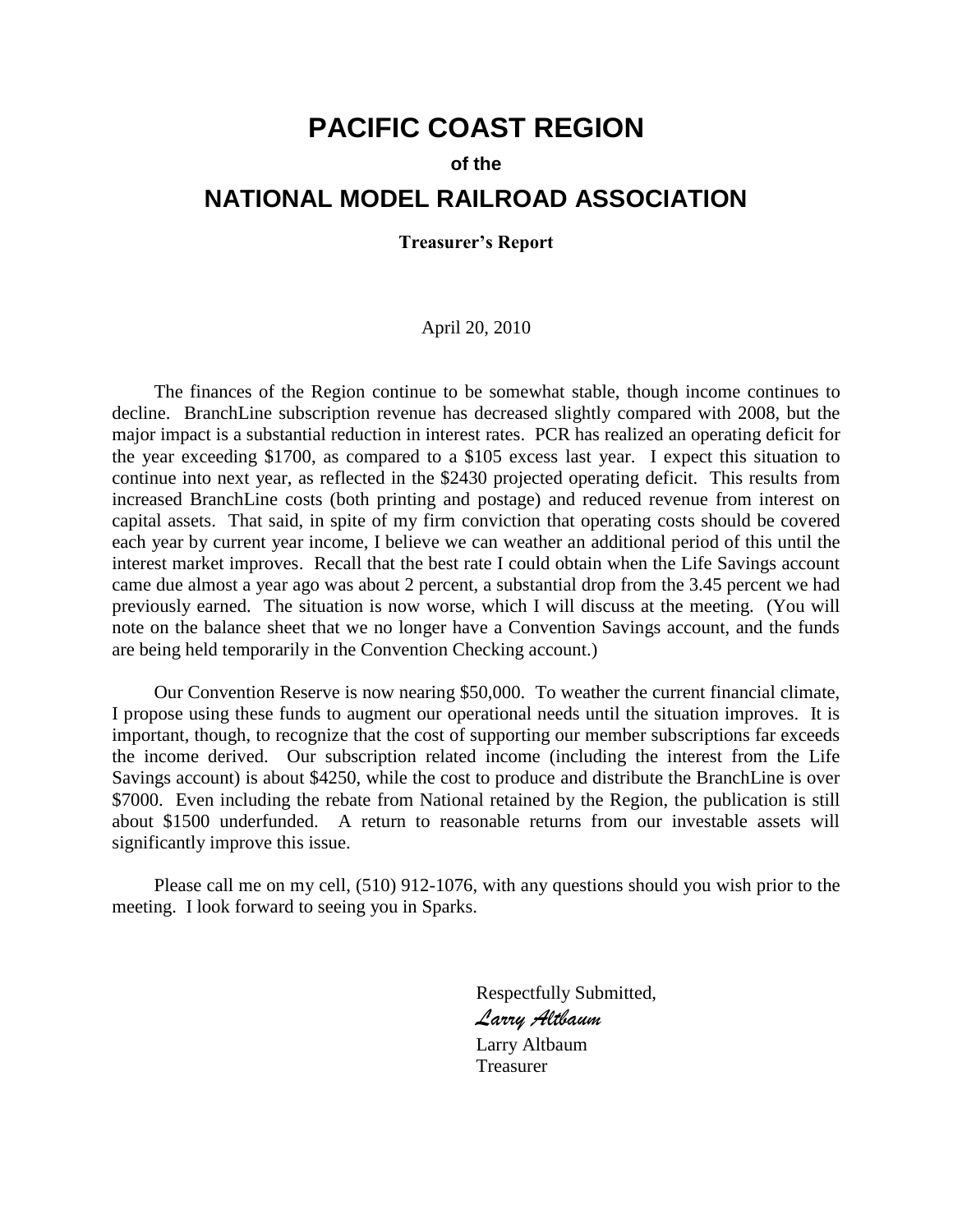# **Pacific Coast Region - NMRA Budget**

|                                                   | <b>Adopted</b><br>2009 Bud. | <b>Actual</b><br>2009 | Variance  | <b>Initial</b><br>2010 | <b>Revised</b><br>2010 |
|---------------------------------------------------|-----------------------------|-----------------------|-----------|------------------------|------------------------|
| <b>Operating Income</b>                           |                             |                       |           |                        |                        |
| Life Interest                                     | 1200.00                     | 769.35                | (430.65)  | 650.00                 | 600.00                 |
| <b>BL Subscriptions</b>                           | 3650.00                     | 3481.50               | (168.50)  | 3100.00                | 3200.00                |
| From Nat'l                                        | 2300.00                     | 2277.00               | (23.00)   | 2400.00                | 2400.00                |
| Other                                             | 800.00                      | 0.00                  | (800.00)  | 800.00                 | 800.00                 |
| <b>Bank Interest</b>                              | 1350.00                     | 677.28                | (672.72)  | 600.00                 | 400.00                 |
| <b>Total Income</b>                               | 9300.00                     | 7205.13               | (2094.87) | 7550.00                | 7400.00                |
| <b>Operating Expense</b>                          |                             |                       |           |                        |                        |
| Operations                                        |                             |                       |           |                        |                        |
| <b>Member Services</b>                            | 50.00                       | 0.00                  | 50.00     | 50.00                  | 50.00                  |
| Member Promo.                                     | 150.00                      | 0.00                  | 150.00    | 150.00                 | 150.00                 |
| Achievement                                       | 150.00                      | 0.00                  | 150.00    | 150.00                 | 150.00                 |
| <b>Supplies</b>                                   | 100.00                      | 42.00                 | 58.00     | 100.00                 | 100.00                 |
| <b>Bank Charges</b>                               | 10.00                       | 0.00                  | 10.00     | 10.00                  | 10.00                  |
| Fees & Taxes                                      | 20.00                       | 20.00                 | 0.00      | 20.00                  | 20.00                  |
| Accounting                                        | 0.00                        | 0.00                  | 0.00      | 0.00                   | 0.00                   |
| <b>Branchline</b>                                 |                             |                       |           |                        |                        |
| Printing                                          | 4900.00                     | 5061.54               | (161.54)  | 5300.00                | 5200.00                |
| Postage                                           | 1850.00                     | 1960.26               | (110.26)  | 2000.00                | 2200.00                |
| <b>Supplies</b>                                   | 100.00                      | 0.00                  | 100.00    | 100.00                 | 100.00                 |
| <b>Division Support</b>                           | 1200.00                     | 1120.50               | 79.50     | 1200.00                | 1200.00                |
| Projects                                          | 0.00                        | 221.24                | (221.24)  |                        |                        |
| Web Page                                          | 265.00                      | 239.40                | 25.60     | 250.00                 | 250.00                 |
| Awards                                            | 300.00                      | 270.00                | 30.00     | 300.00                 | 300.00                 |
| Misc.                                             | 100.00                      | 0.00                  | 100.00    | 100.00                 | 100.00                 |
| <b>Total Expense</b>                              | 9195.00                     | 8934.94               | 260.06    | 9730.00                | 9830.00                |
| <b>Operating Excess/Deficit</b>                   | 105.00                      | (1729.81)             | (1834.81) | (2180.00)              | (2430.00)              |
| <b>Convention Income</b>                          |                             |                       |           |                        |                        |
| Conv. Exc.                                        |                             | 2286.68               | 2286.68   |                        |                        |
| <b>Total Income</b>                               | 0.00                        | 2286.68               | 2286.68   |                        |                        |
| <b>Convention Expense</b><br><b>Total Expense</b> | 0.00                        | 0.00                  | 0.00      |                        |                        |
| <b>Convention Exc/Def</b>                         | 0.00                        | 2286.68               | 2286.68   |                        |                        |
| <b>Total Excess/Deficit</b>                       | 105.00                      | 556.87                |           | (2180.00)              | (2480.00)              |

**Note -** Items in bold are discussed in the Treasurer's report.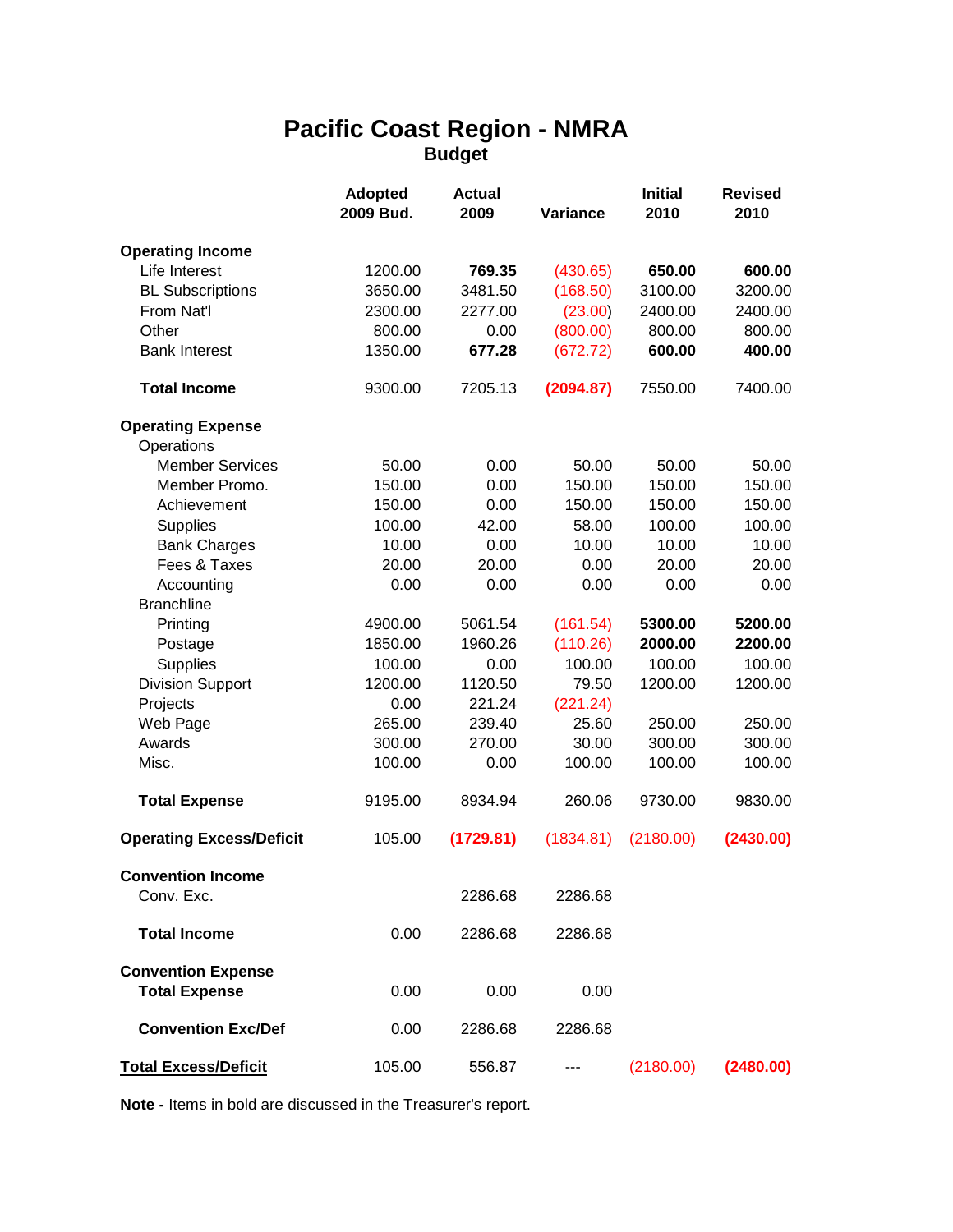#### **March 31, 2010 Pacific Coast Region - NMRA Example 21 Apr 22 Income Statement**

|                                                                 |               | 12 Months 12 Months Variance<br>Ended Mar/10 Ended Mar/09 Fav/ <unf></unf>             |                        | % Var     |
|-----------------------------------------------------------------|---------------|----------------------------------------------------------------------------------------|------------------------|-----------|
|                                                                 | ============  | ============                                                                           | ============           | $=$ ===== |
| Income                                                          |               |                                                                                        |                        |           |
| PCR NMRA Rebate                                                 |               | $$2,277.00$ $$2,406.00$ $$129.00$ $$-5.4%$                                             |                        |           |
| PCR BL Subscriptions                                            |               | 3,481.50 3,600.00                                                                      | $(118.50)$ $-3.3%$     |           |
| Convention Proceeds                                             | ____________  | 2,286.68 1,519.25<br>_____________                                                     | 767.43 50.5%           |           |
| TOTAL Income                                                    |               | 8,045.18 7,525.25 519.93 6.9%                                                          | --------               |           |
| Expenses                                                        |               |                                                                                        |                        |           |
| Supplies - Operations                                           |               | $0.00$ $3,364.04$ $3,364.04$                                                           |                        | 100.0%    |
| Supplies - Achiev. Prog.                                        |               | $0.00$ 201.33                                                                          | 201.33                 | 100.0%    |
| Postage - Operations                                            | 42.00         | 0.00                                                                                   | (42.00)                |           |
| Postage - Branchline                                            | 1,960.26      | 0.00<br>1,950.03<br>5,025.62<br>143.15                                                 | $(10.23) -0.5%$        |           |
| Printing - Branchline                                           | 5,061.54      |                                                                                        | $(35.92)$ -0.7%        |           |
| Awards - Operations                                             | 0.00          | 143.15                                                                                 | 143.15 100.0%          |           |
| Awards - President                                              | 270.00        |                                                                                        | $0.00$ (270.00)        |           |
| NMRA Division Rebates                                           |               | 1,120.50 1,184.00 63.50 5.4%                                                           |                        |           |
| Taxes, Fees, Licenses                                           |               |                                                                                        |                        |           |
| Web Services                                                    |               | 239.40 249.40 10.00 4.0%                                                               |                        |           |
| Misc. Expenses - Operations                                     | ___________   | $221.24$ (0.52) $(221.76) - 42646\%$<br>____________                                   | -------------          |           |
| TOTAL Expenses                                                  | ------------- | 8,934.94 12,117.05 3,182.11 26.3%<br>_____________                                     | ------------           |           |
| OPERATING PROFIT                                                | $\frac{1}{2}$ | $(889.76)$ $(4,591.80)$ $3,702.04$ $80.6%$<br>.______      _____________        _____. |                        |           |
| Other Income & Expenses                                         |               |                                                                                        |                        |           |
| Life Interest                                                   |               | $769.35$ 1,202.71 (433.36) -36.0%                                                      |                        |           |
| Convention Interest                                             | 677.28        |                                                                                        | 995.80 (318.52) -32.0% |           |
|                                                                 | _____________ | _____________                                                                          | _________              |           |
| TOTAL Other Income & Expenses 1,446.63 2,198.51 (751.88) -34.2% | ------------- | _____________                                                                          | _________              |           |
| PROFIT BEFORE TAXES                                             |               | 556.87 (2,393.29) 2,950.16 123.3%                                                      |                        |           |
| NET PROFIT                                                      |               | $$5556.87$ (\$2,393.29) \$2,950.16 123.3%                                              |                        |           |
|                                                                 |               |                                                                                        |                        |           |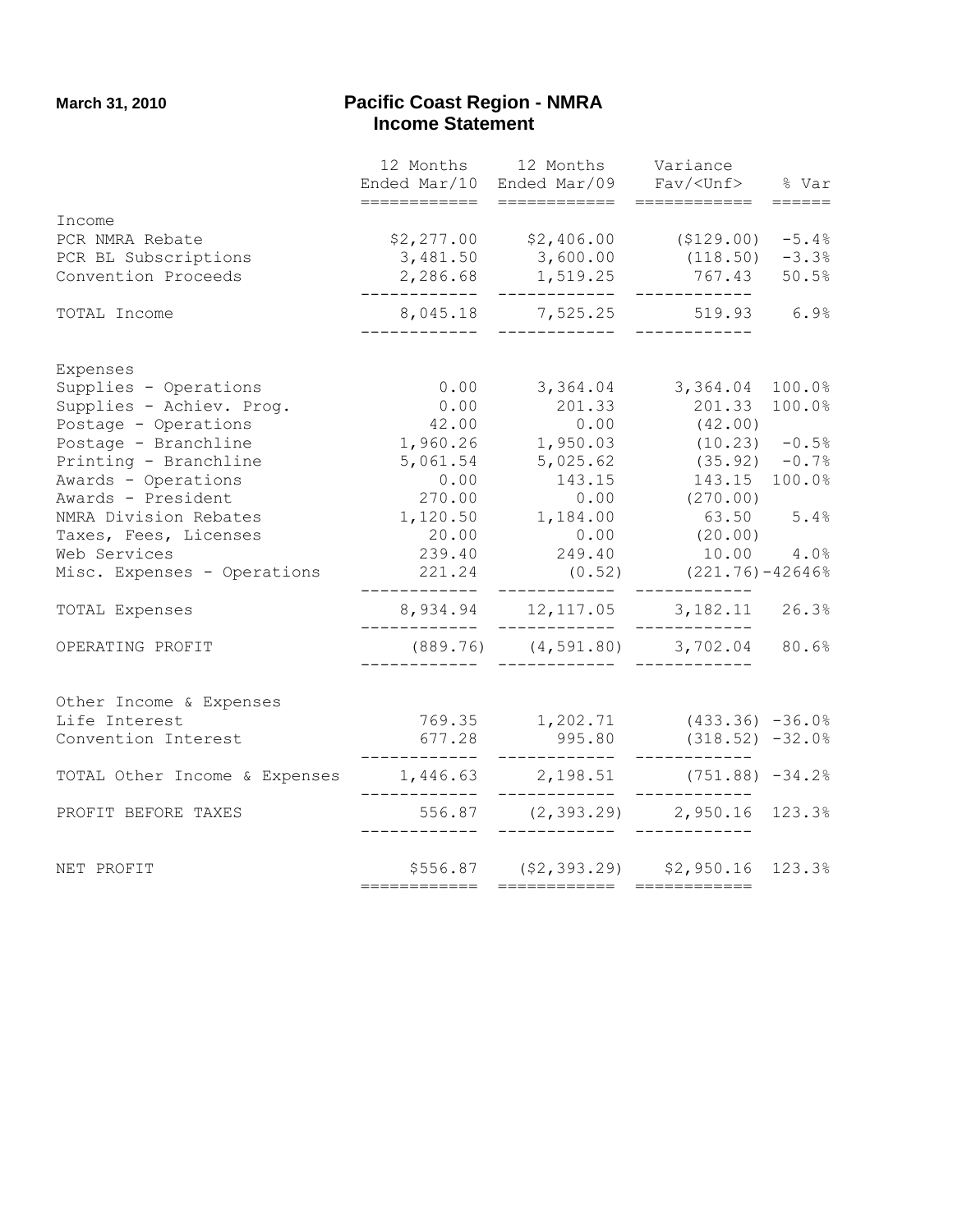#### **March 31, 2010 Pacific Coast Region - NMRA Balance Sheet**

|                                                                                       |              | $Mar/10$ $Mar/09$                                | $Inc/ < Dec$ %                                                                                                                                                   |
|---------------------------------------------------------------------------------------|--------------|--------------------------------------------------|------------------------------------------------------------------------------------------------------------------------------------------------------------------|
|                                                                                       |              |                                                  |                                                                                                                                                                  |
|                                                                                       | ASSETS       |                                                  |                                                                                                                                                                  |
| Current Assets:                                                                       |              |                                                  |                                                                                                                                                                  |
| Cash<br>General Checking<br>Convention Checking<br>Life Savings<br>Convention Savings |              |                                                  | $$6,362.64$ $$7,750.48$ $$1,387.84$ $$-17.9\%$<br>46,142.00 4,854.44 41,287.56 850.5%<br>29,541.76 29,884.61 (342.85) -1.1%<br>0.00 37,000.00 (37,000.00)-100.0% |
| TOTAL Cash                                                                            |              | ____________                                     | ____________<br>82,046.40 79,489.53 2,556.87 3.2%                                                                                                                |
| Accounts Receivable<br>Convention Adv. Recv.                                          | ---------    | ____________<br>$2,000.00$ $2,000.00$            | $0.00$ 2,000.00 $(2,000.00)$ -100.0%<br>$0.00 0.0\%$                                                                                                             |
| TOTAL Current Assets                                                                  | ____________ | ------------<br>84,046.40 83,489.53 556.87       | ------------<br>0.7%<br>-------------                                                                                                                            |
| TOTAL ASSETS                                                                          | ============ | \$84,046.40 \$83,489.53 \$556.87<br>============ | 0.7%<br>============                                                                                                                                             |
|                                                                                       | LIABILITIES  |                                                  |                                                                                                                                                                  |
| TOTAL LIABILITIES                                                                     |              | $$0.00$ $$0.00$ $$0.00$                          |                                                                                                                                                                  |
|                                                                                       | CAPITAL      |                                                  |                                                                                                                                                                  |
| Retained Earnings<br>Year-to-Date Earnings                                            | -----------  |                                                  | 83,489.53 85,882.82 (2,393.29) -2.8%<br>556.87 (2,393.29) 2,950.16 123.3%                                                                                        |
| TOTAL CAPITAL                                                                         |              | ------------                                     | 84,046.40 83,489.53 556.87 0.7%                                                                                                                                  |
| TOTAL LIABILITIES & CAPITAL                                                           | ============ | ============                                     | $$84,046.40$ $$83,489.53$ $$556.87$ 0.7%<br>============                                                                                                         |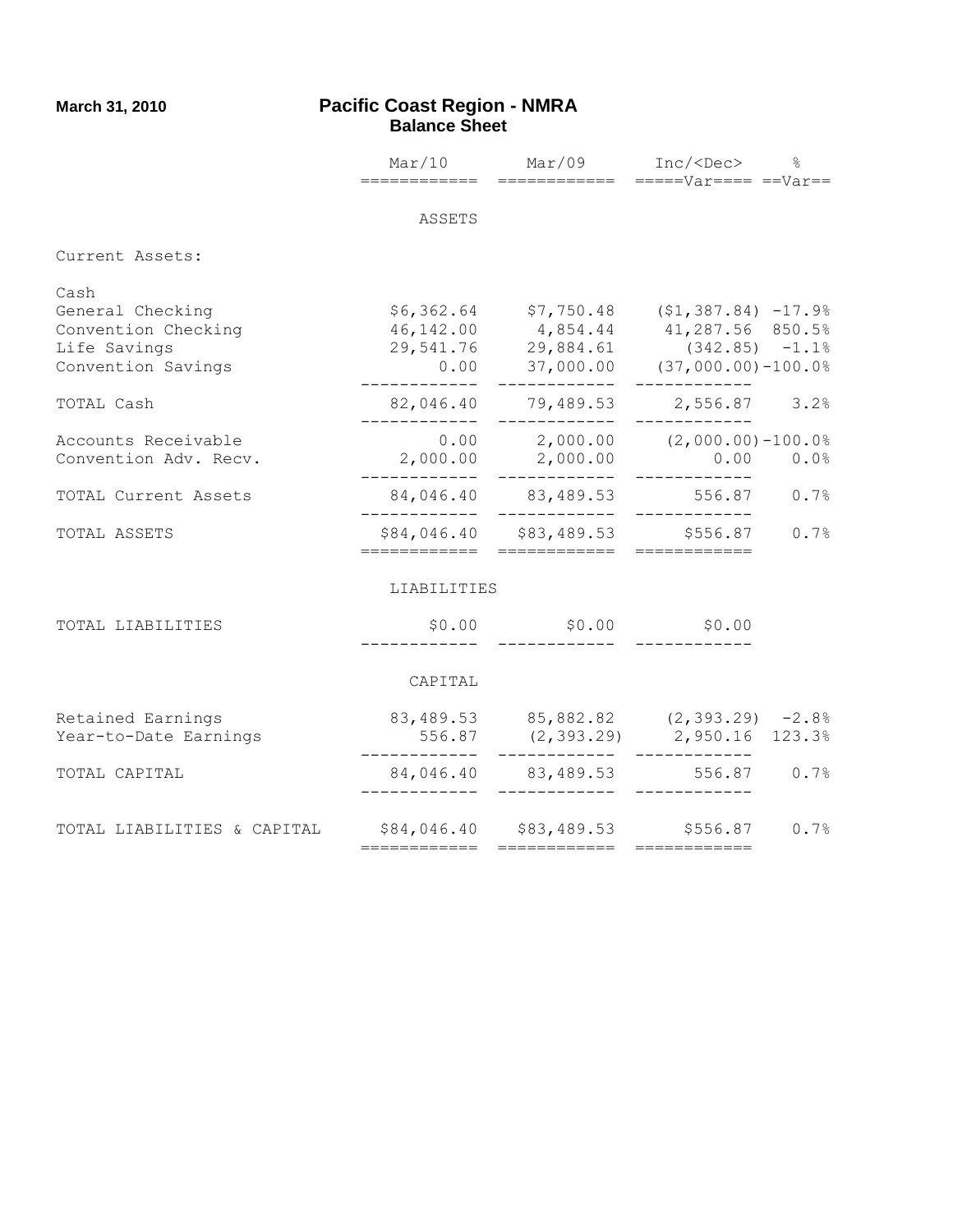Daylight Division Directors Report

Quarterly meetings are well attended by the locals with some driving the 125 miles to make all the meets. I want to thank the Coast and Sierra Divisions for the help in adding to the convention car collection. The public layout tours arranged throughout the division are well attended. No items for submission to the board were received by me.

John Houlihan, Daylight Division Director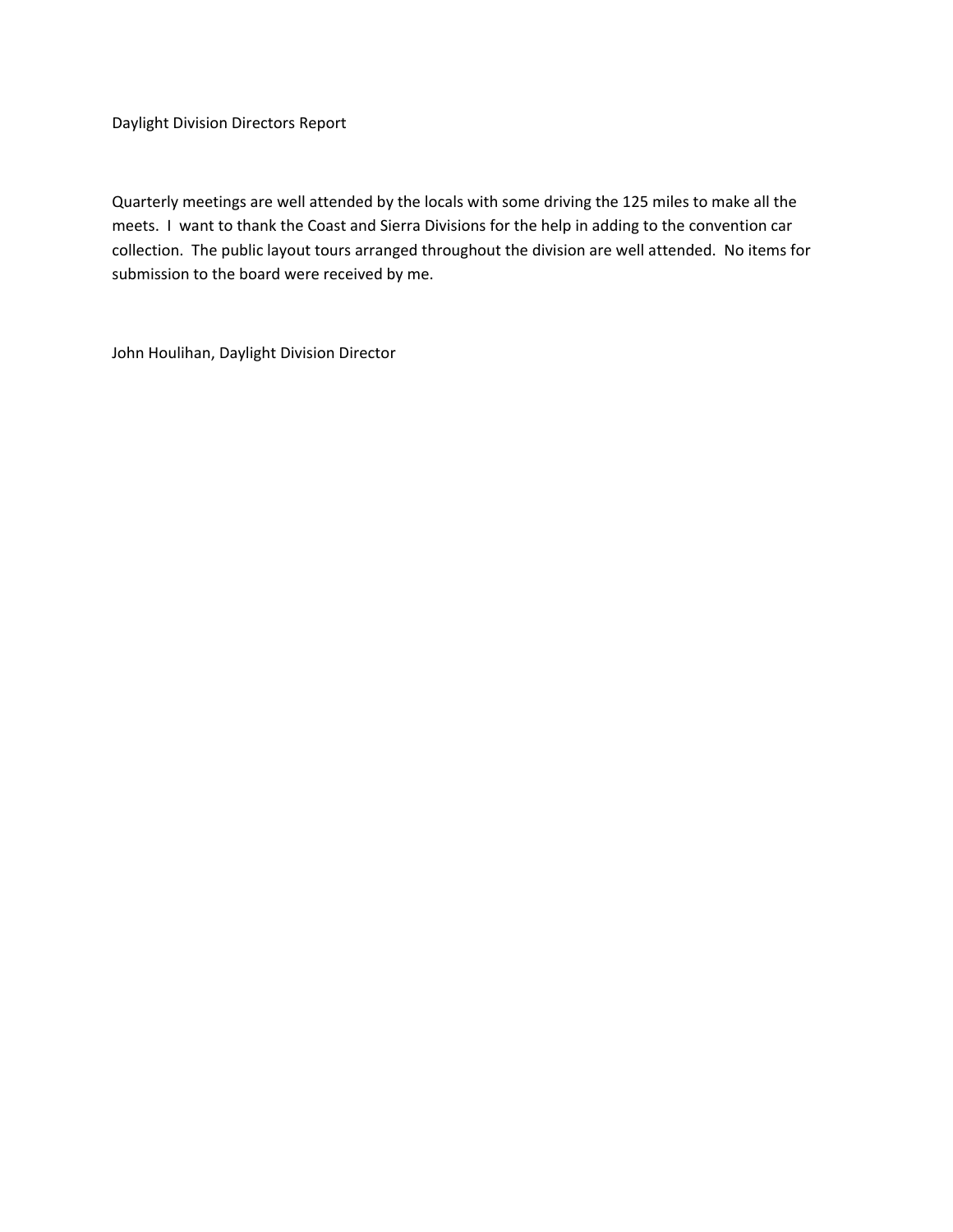#### **Coast Division Report PCR Board Meeting – April 28, 2010 John Ascuaga's Nugget Hotel, Sparks Nevada**

The Coast Division has experienced another successful year. Our quarterly meets have been well attended, both by Coast Division members as well as PCR members from other divisions. While the total number of attendees has decreased from prior years, we still have a good turnout for our clinics, auctions, and contests. Several estates have been donated to the Division, and their sales through the auction have helped us meet our expenses.

We lost one of our regular meeting sites in 2010 due to the remodeling of the Computer History Museum in Mountain View. It looks unlikely we will be able to return to this site after they complete their project, due mostly to the proposed rental fees they will be charging. We continue to enjoy the facilities of Buchser Middle School in Santa Clara, and will be meeting in June, for the first time, in the hall of the Job's Daughters organization. We have a challenge finding new meeting sites due to our needs for clinic rooms and auction tables, plus seating for the 100 or so members who attend. Our Superintendent, Mark Schutzer has appealed to all members to try to find added sites around the Division, but the South Bay seems to be our main location for available, affordable sites. The Job's Daughters continue to provide a snack bar for us at each meet.

Once again, The Layout Design SIG, Operations SIG and Coast Division collaborated on a weekend meeting in Santa Clara with presentations and layout operating sessions. It was a huge success and required relocation for more space than previously available to accommodate the attendance. It continues to grow in popularity, with folks coming from around the country to attend.

Rod Smith – Coast Division Director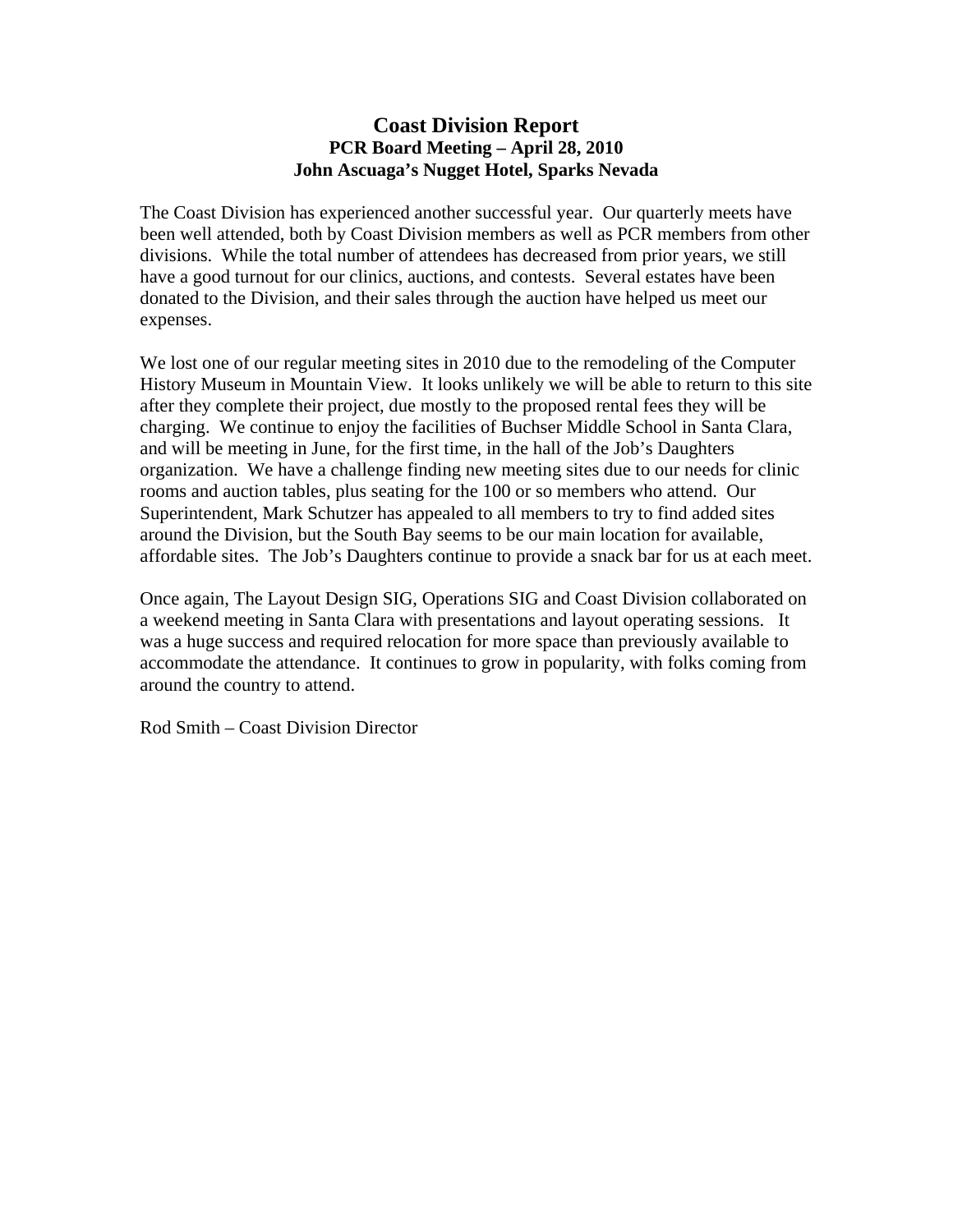Director's Report 4/28/10



## **I. Division meets and other events**

The Sierra Division has participated in two events since the last Board of Directors' meeting in October:

1) Our major publicity and fundraising event, International RailFair, was held at the Placer County Fairgrounds in Roseville on Saturday and Sunday, November 14 and 15. The attendance this year was up considerably from last year – there were 1400 paid admissions on Saturday (as opposed to 1183 last year) – and everyone appeared to have a good time. The Sierra Division was once again blessed with willing volunteers from all around the PCR, which made a big difference in our ability to staff our stations (ticket window and TimeSaver/Info Booth). Many thanks to all who participated – your help was deeply appreciated!

2) The annual Sierra Division banquet was held on February 28, 2010 at Cabos Restaurant in Granite Bay. The business portion of the meeting was primarily the final report on Railfair; and the entertainment portion was a screening of the 2008 world premiere of "The Perils of Patience: Terrible Trackside Tribulations". (The fact that two of the original cast members and the sound effects/music director were in attendance at the banquet made it even more interesting.)

# **II. Upcoming events**

1. Our next event will be the Spring meet, which will be held on Saturday, May 8 at 1:00 p.m. at the South Natomas Library in Sacramento. The program for the meet will be a clinic called "Get Acquainted With Sawmills" conducted by Jim Zeek.

2. The Sierra Division Summer Picnic meeting will be held some time this summer (probably in August). We are still evaluating dates and locations for the picnic at this time.

3. Just as a heads-up: this year's International RailFair will be held on Saturday and Sunday, November 13 and 14. We will be starting our volunteer recruitment at the Summer Picnic; however, anyone who knows they'll want to volunteer can contact me to let me know. (I will also be sending out a notice to all of last year's volunteers thanking them again for their service to the division and asking if they are interested in volunteering again this year.) Just as a reminder: all volunteers on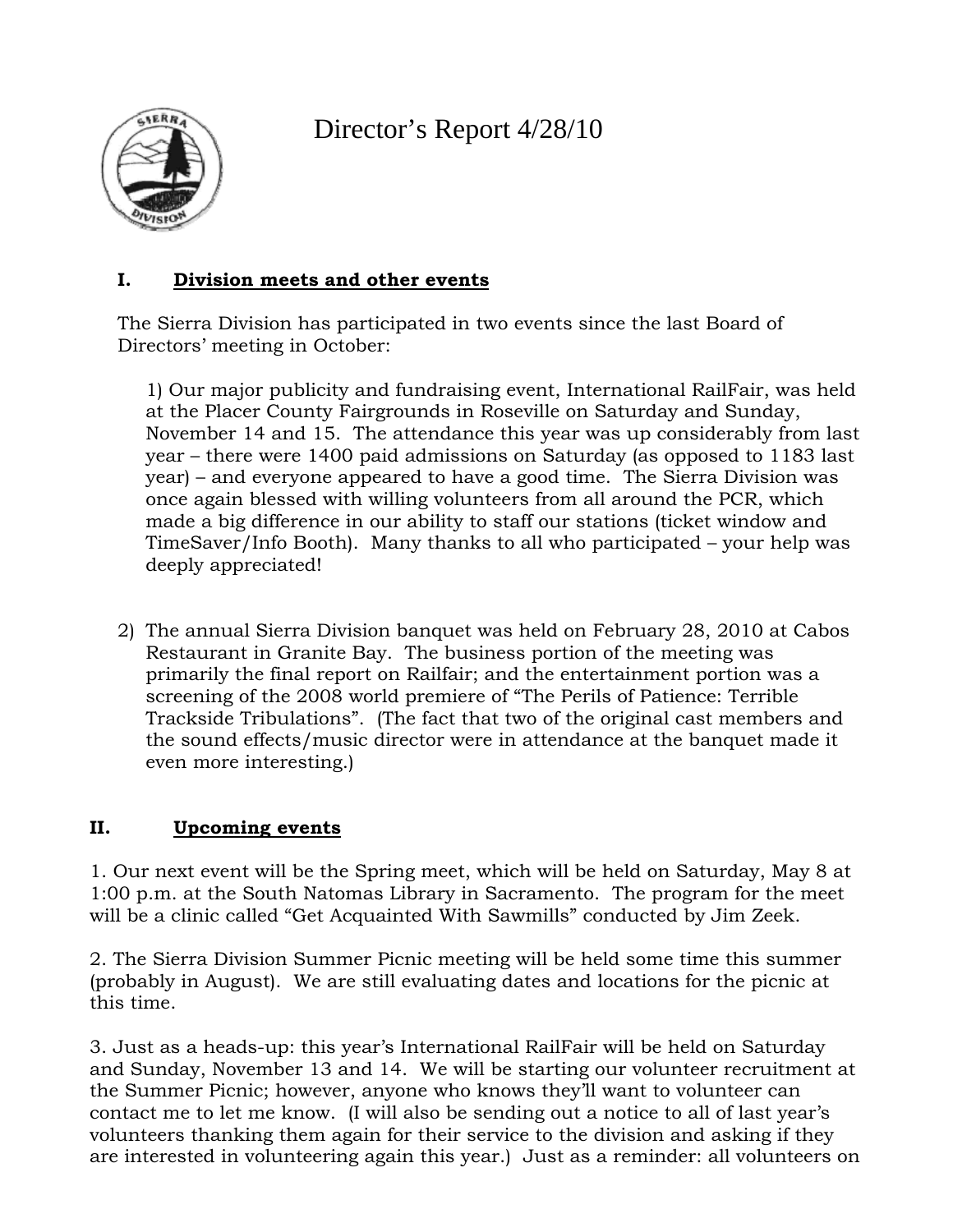either day will receive free entrance to the show on both days as well as a complimentary Saturday night banquet ticket.

# **III. 2010 PCR Convention**

What can I say?? – It's finally here, and so are we! I hope everyone has a wonderful time and enjoys the hospitality, scenery and activity of our "Silver Rails" convention. (Sorry, no melodrama this time…)

# **IV. 2011 NMRA Convention**

The arrangements for the 2011 National Convention continue to progress. The committee members have been actively soliciting help for various positions and continue to search for additional volunteers. (There will probably be more substantive information to report at the mid-year PCR Board meeting this fall.)

## **V. Other Items of Interest**

1. We are very happy to report that Lori Brandon, our friend and colleague who has provided us with great entertainment at our banquets in the past, has completed her cancer treatment successfully and has been declared "cured". Obviously, she will have to undergo periodic checkups for the next few years; but at this point, the situation looks much more favorable. I saw her husband, Dave Rainwater (the "strolling fiddler" on the train in Jamestown), at a concert in January and gave him a "we're thinking of you" card to give to Lori from all of their friends in PCR. He thanked us and said that he and Lori have appreciated all the positive support from their NMRA friends.

2. The Sierra Division officers have been discussing the feasibility of starting a new division or subdivision in the northern Nevada area. With all the increased participation from Sierra members in the Reno/Carson City areas during the events of the past couple of years, we would like to see whether there would be enough interest (and "critical mass", as it were) to merit starting a group specifically for the purpose of putting on regular PCR activities in northern Nevada. There will be a meeting at the convention on Thursday afternoon in one of the clinic rooms to discuss the idea (please see your program for the exact time and location of the meeting). Anyone would be interested in attending is invited.

Respectfully submitted,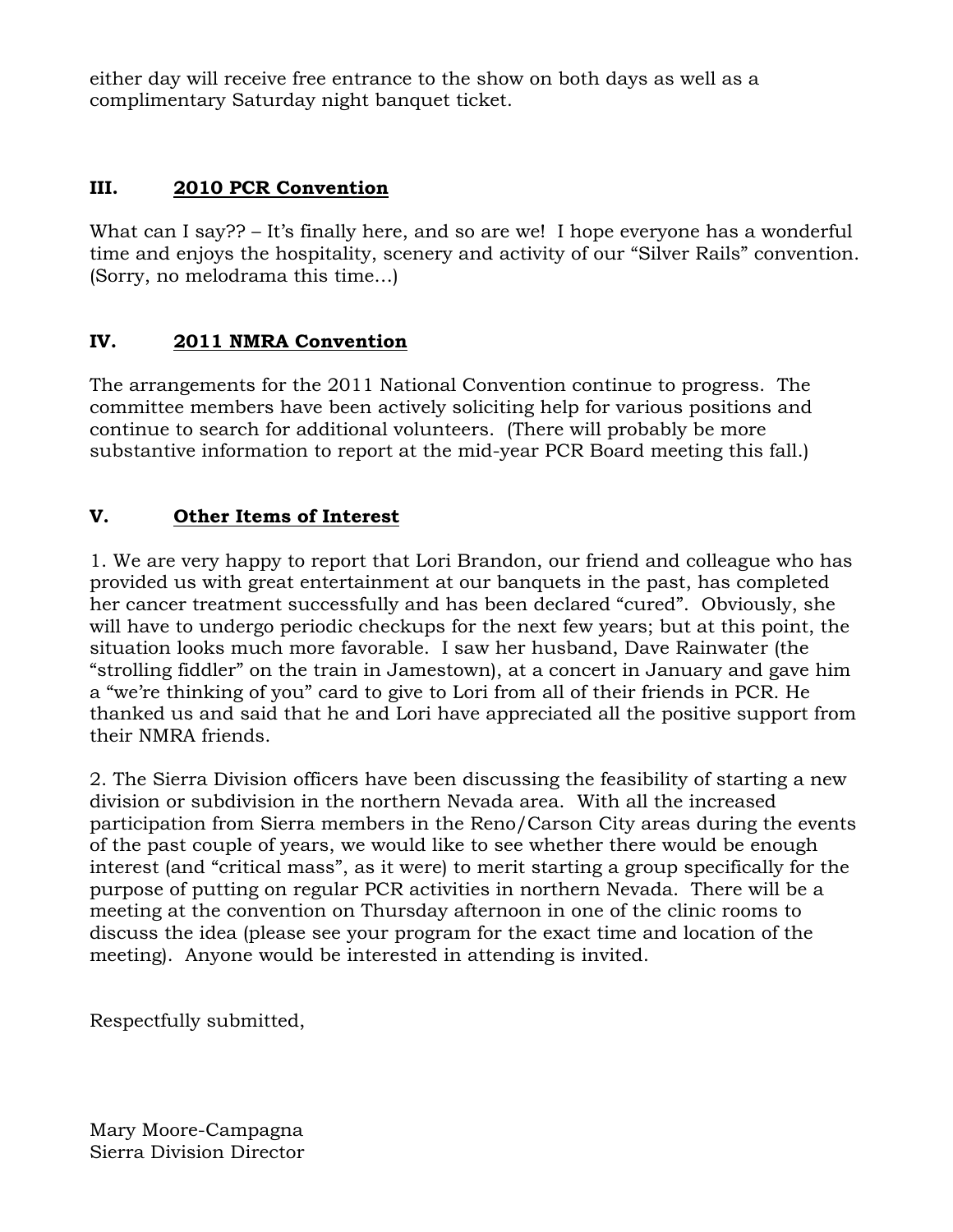#### Redwood Empire Division

#### Director's Report

#### April 2010

The Redwood Empire Division has been quite busy in the past six months. The Division produced and sold a calendar featuring photos of NWP steam locomotives. The photos were taken by former R.E.D. member Harold "Dusty" Miller. Calendar sales have been quite good and the financial picture for the Division has improved.

The Division is preparing to host the PCR Convention in 2011 and plans are moving along well. The Convention Chairman, Steve Skold, is forwarding a report under separate cover.

Division attendance at meets is mostly steady but participation in "show and tell" and contests is up. Programs are becoming more interactive with "hands-on" themes which seem to be revitalizing the membership.

The Division has committed to participating in a local train show this fall which we hope will rekindle public interest and increase new membership.

On Thanksgiving Day, 2009, the Division lost one of its favorite sons. Harold W. Mentzer Jr. passed in his home with his family around him after a long battle with cancer. Harold is greatly missed already and the list of his contributions and honors is remarkable. He was a past President and Director of PCR; a published author, expert on building bridges and an outstanding modeler; National Trustee; Division Superintendent; Convention Chair; John Allen Award recipient; Member of the Year; AP Program Chair; mentor and good friend.

Carol Alexander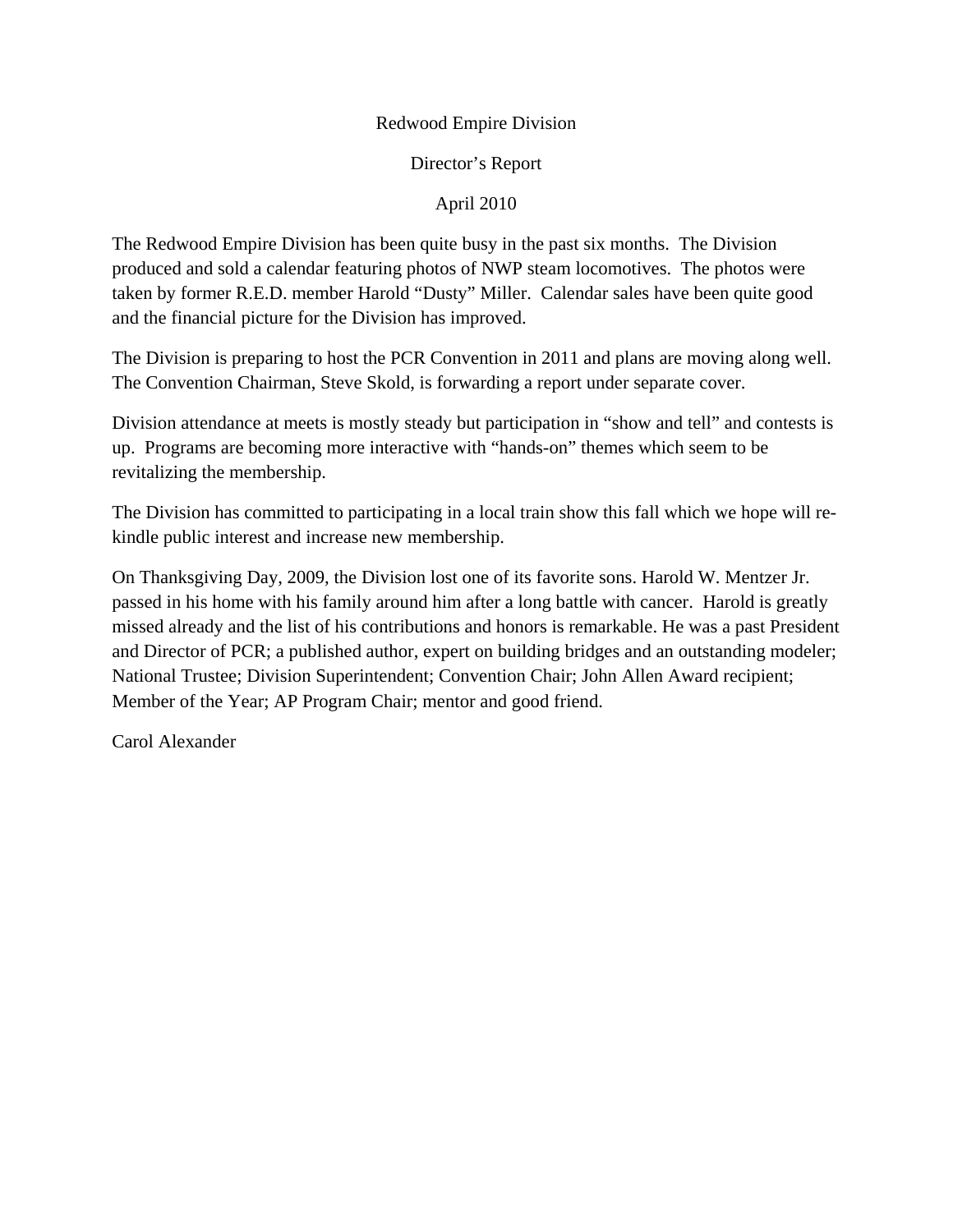# **Jim Providenza PCR Ballot Chairman**

16 Drakes Cove San Rafael, CA 94903 H: 415/472-6715 C: 415-720-2662 rrjim@aol.com

April 19, 2010

- To: Board of Directors Pacific Coast Region
- Re: Ballot Chairman's Report, Ballot Count, 2010 PCR Election

I will be unable to attend our 2010 Silver Rails convention.

I have counted the PCR Directors Ballots received by April 15, 2010 for the 2010 PCR election. I certify the results of the election are:

Coast Division: Rod Smith, unopposed, 34 Daylight Division: John Houlihan, unopposed, 28 Redwood Empire Division: Carol Alexander, unopposed, 29 Sierra Division: Mary Moore-Campagna,

Unopposed 26

There was once again serious confusion among the members as to how to cast their ballots. A total of 53 ballots were cast. On 23 of the ballots, the member cast a vote **for each of the four candidates.** The other 30 ballots were properly marked with only one candidate selected. Since all four candidates ran unopposed, the issue did not affect the outcome of this election.

After the 2008 election I recommended that we add the following wording (modified as needed for the specific election) to the ballot. I would request that the board take this matter up and advise me if there is agreement to do so.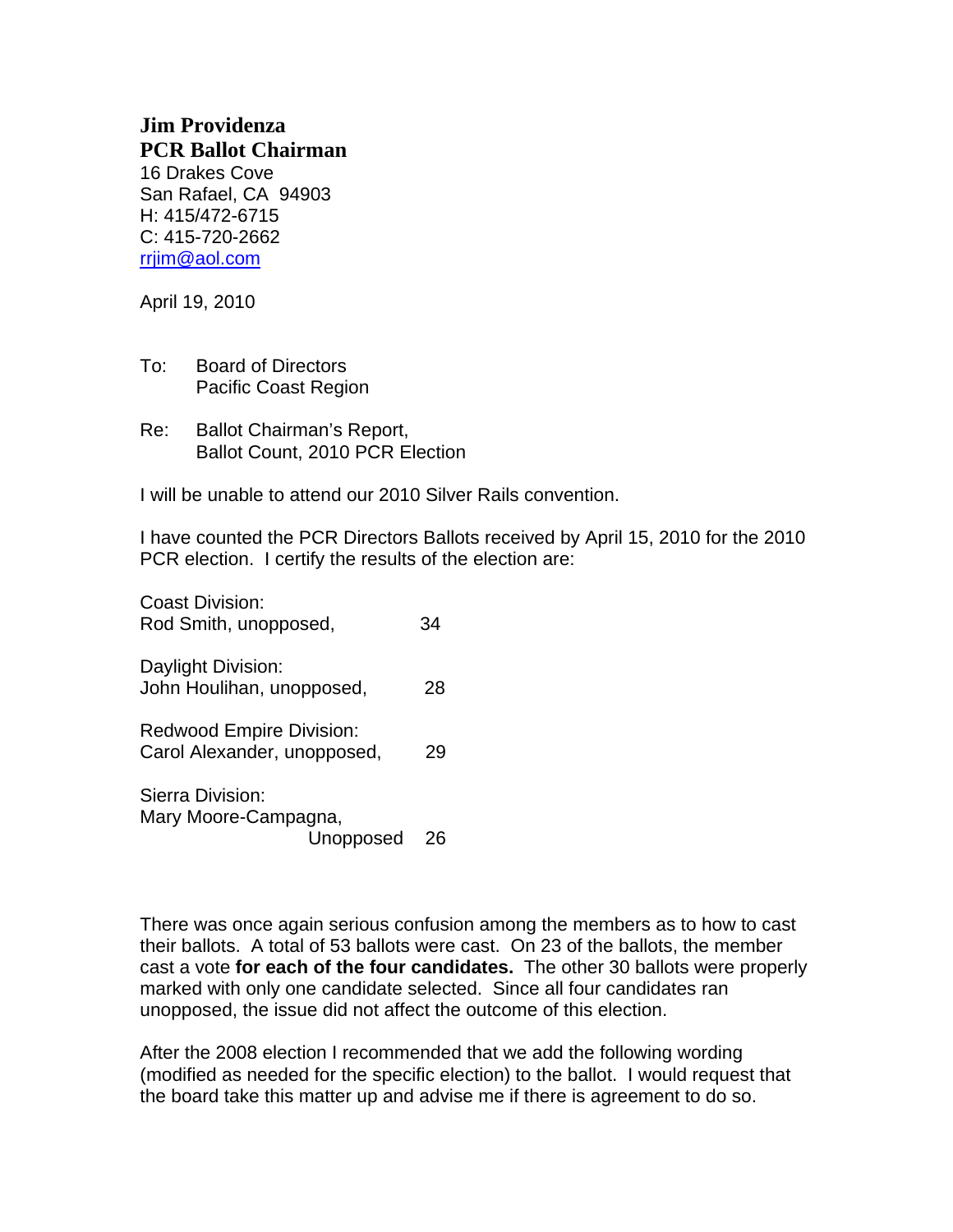"Vote only for the candidate(s) in your division. For example, if you are a Coast Division member, vote only for Coast Division candidates. Put an "X" in the box after the name of the candidate you vote for. **Voting for candidates in more than one division will automatically disqualify your ballot!**"

Respectfully submitted,

Jim Providenza PCR Ballot Chairman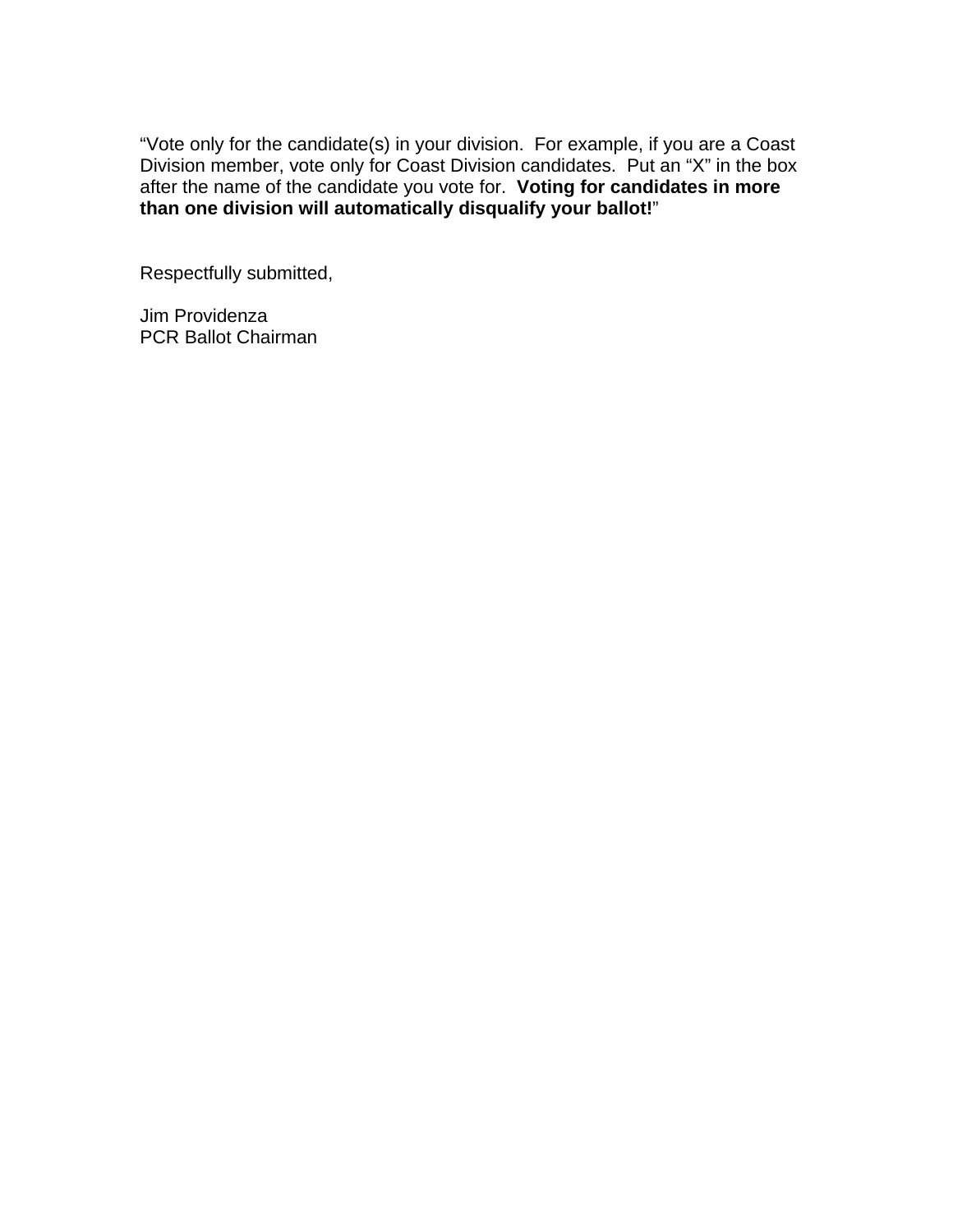April 28, 2010-- Storekeeper Report—Steve Skold

PCR table top display—Dave Connery

Media Projectors (4)—John Marshall,Gus Campagna,Jim Long, Dave Grenier

Keith Heinshon Collection—Ray de Blieck

2000 NMRA Convention Store items—Dave Connery and Ray de Blieck.

Photo Racks—Steve Skold

Model Contest lights – Bill Scott

Tug of war—Jim Long

Convention car display--Jim Long

Projector stands (2) One owned by RED and one by NWPRRHS and are available for PCR meetings.

IBM Think Pad I -Steve Skold 20GB Hard Drive, 512MB RAM XP Home Ser Pack 1, Modem & CD Rom Drive MS Office Pro (2002)

IBM Think Pad II --Steve Skold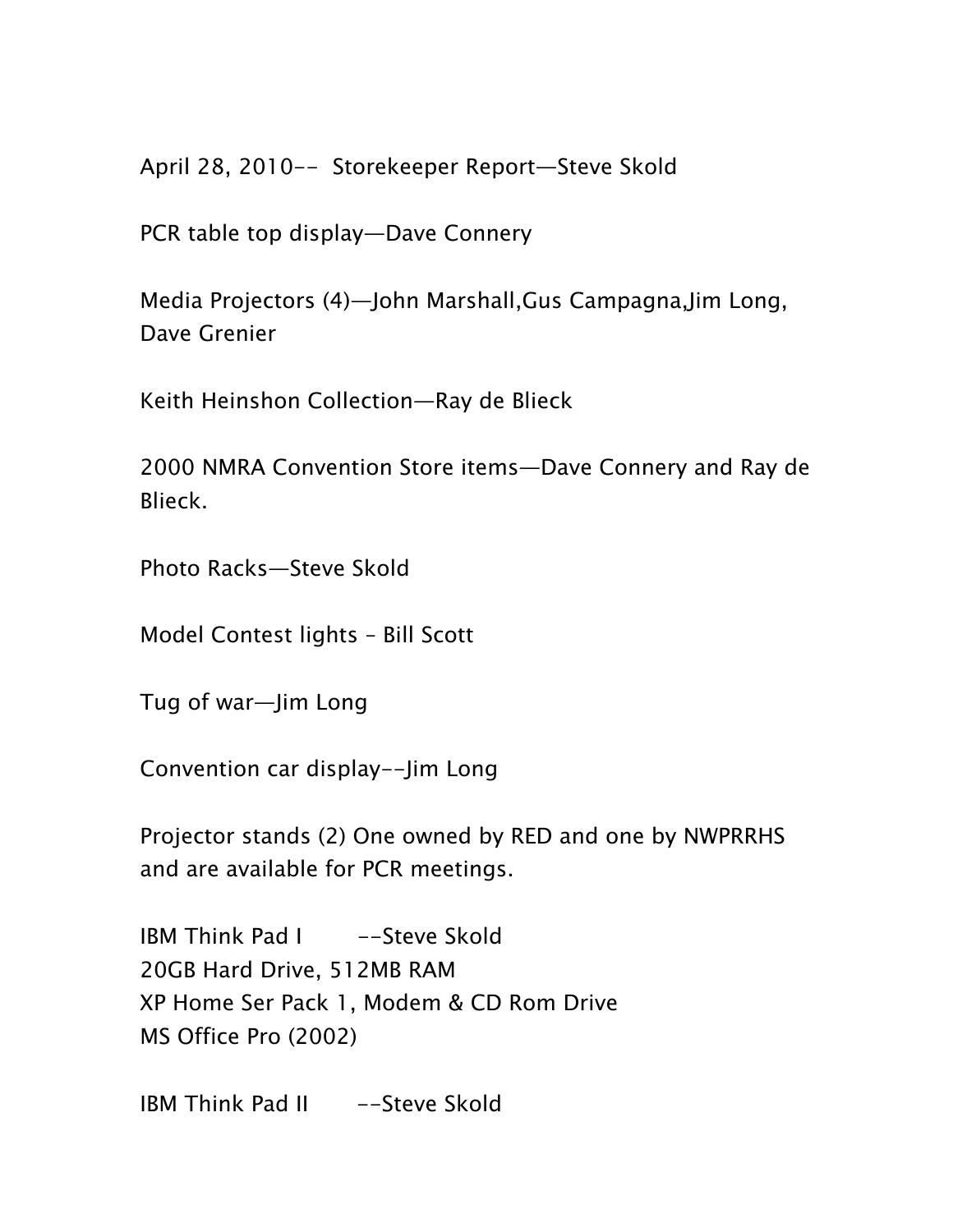20GB Hard Drive, 128 MB Ram XP Home Ser Pack 1, Modem and CDRom Drive MS Office Pro (2002)